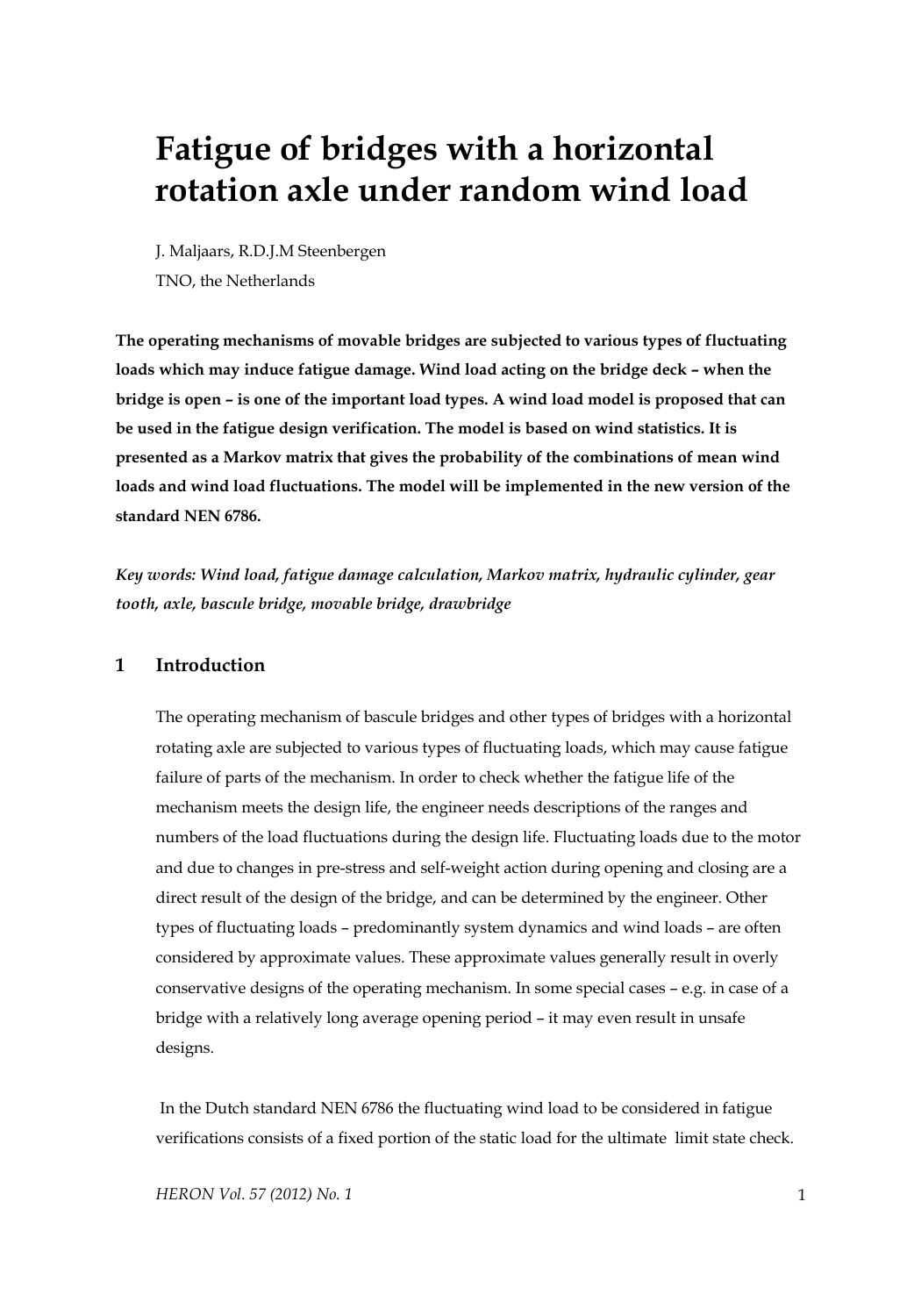The fluctuating wind load to be considered in the fatigue verification according to this standard can be written as:

$$
\frac{F_{fat,d}}{\gamma_{s, fat,d}} = \frac{F_{s,\max,d} - F_{s,\min,d}}{\gamma_{s,d}} \psi_{fat}
$$
\n(1)

where

- *F*<sub>fat d</sub> is the fluctuating wind load to be used in the fatigue checks
- $F_{s, \text{max}, d}$  is the maximum load to be used in the ultimate limit state static checks
- $F_{s,min,d}$  is the minimum load to be used in the ultimate limit state static checks
- $γ<sub>s, fat, d</sub>$  is the partial factor for the fatigue load
- $\gamma_{s,d}$  is the partial factor for the ultimate limit state static load
- $ψ<sub>fat</sub>$  is the factor that relates the fluctuating wind load for fatigue to the wind load in the ultimate limit state reduction factor.

The stress resulting from the load  $F_{fat, d}$ , should be checked against the fatigue design strength of the considered part of the structure at 2 million cycles.

The value for the reduction factor ψ *fat* is determined in Vrouwenvelder, Waarts and Van Staalduinen (1990) for the situation of a bridge with 500.000 openings during its life, where one opening consists of 2 minutes during which the bridge is being opened, 3 minutes during which the bridge is completely open, and 2 minutes during which the bridge is closed. The resulting value for ψ *fat* = 0.25. This value is used in NEN 6786 for all bridges, independent of the number of openings and opening times. Although this check is easy to apply for the engineer, it does not account for the actual number of openings and the opening times per bridge. In addition, the maximum wind velocity at which the bridge is allowed to open varies per bridge. The ultimate limit state wind load is directly related to this maximum wind velocity. However, the fatigue wind load spectrum is less affected by the maximum wind velocity, because the number of cycles with high wind velocity is small. By specifying a fixed value for  $\psi_{fat}$  the standard ignores this effect.

This paper presents a wind load model to be used in the fatigue design check of the operating mechanism of bridges rotating around a horizontal axis, such as bascule bridges. The model is based on the principles of the Eurocode for wind actions on structures, EN 1991-1-4, in order to ensure consistency in the design. It provides a more accurate representation of the fluctuating wind load than the current method of Eq. (1), because it accounts for bridge-specific characteristics such as the maximum wind velocity, the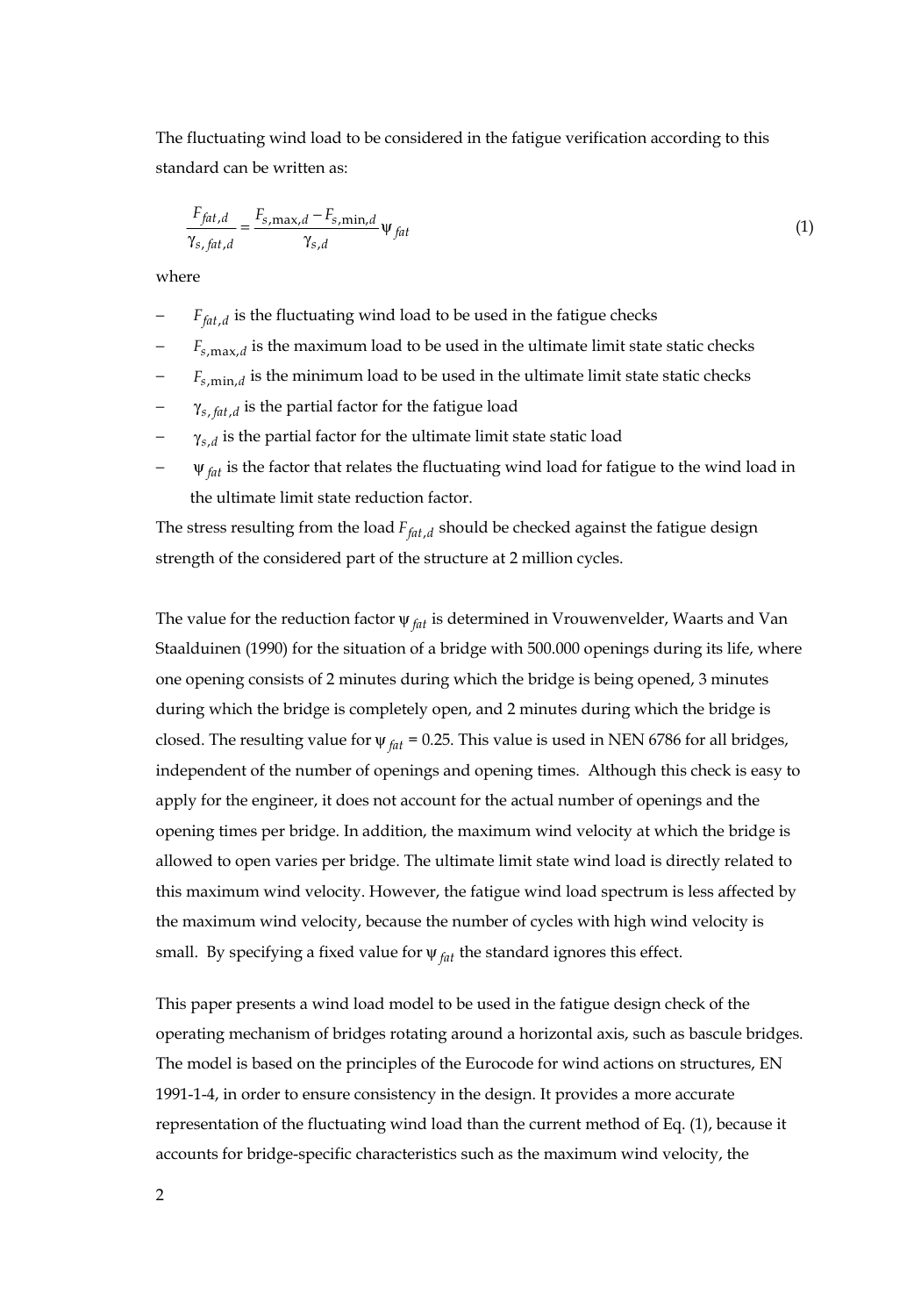number of openings and the opening times. The wind load model can be used in combination with the other fluctuating load models.

# **2 Bridge response to wind actions.**

The response of a structure subjected to wind action consists of background response and resonance. The background response is caused by wind load fluctuations taken by the structure. In case the lowest natural frequency of a structure,  $f_l$ , is sufficiently low, the structure may resonate due to the wind load. The resonance is negligible in case of high natural frequencies, because wind fluctuations with high frequencies have a low energy content. This is indicated in Figure 1. Figure 1a gives an example of the wind load, Figure 1b gives a schematic representation of a structure with a relatively high value of  $f_1$  and Figure 1c gives a schematic representation of a structure with a relatively low value of *f1*.



*Figure 1: Response of a structure with a relatively high and a relatively low value for the lowest natural frequency, subjected to fluctuating wind loads (after Holmes, 2001)*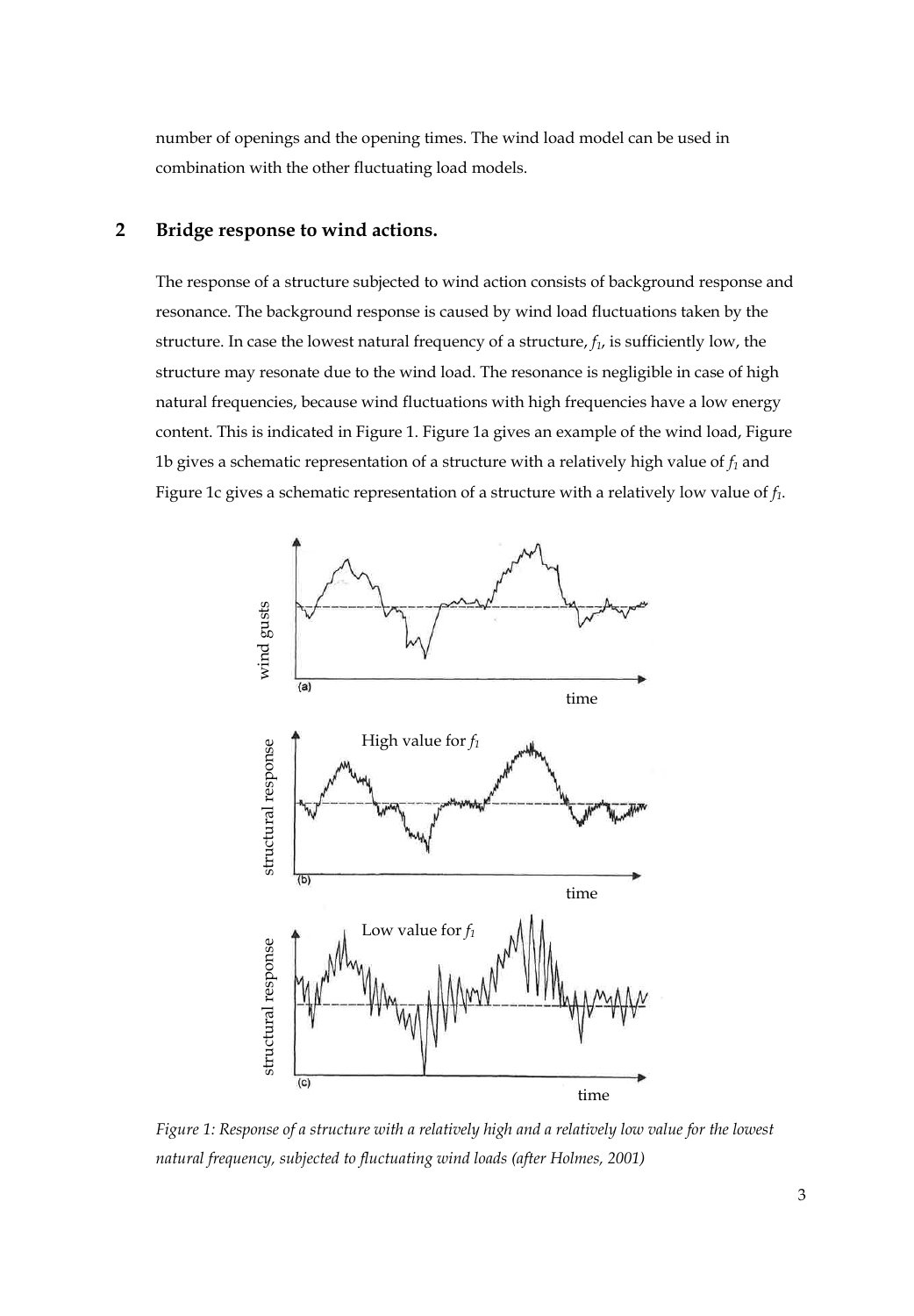The frequency of the wind gust that contain most energy, is around 0.05 Hz. For structures with  $f_1$  larger than approximately 1 Hz, the exciting frequency is so low with respect to the natural frequency that the resonant dynamic response is negligible compared to the background response (after Holmes, 2001). Measurements on several types of bridge decks have indicated that  $f_1$  is in the order of 1 to 3 Hz (Waarts and Van Staalduinen, 1990). Consequently, the bridge will not experience significant resonant dynamic response. Instead, the bridge deck will follow closely the time variation of the exciting forces. For this reason, the stress ranges relevant for the fatigue verification can directly be determined as a function of the wind velocity and the load frequency can be taken equal to the frequency of the wind gust fluctuations. The small effect of resonant dynamic response is accounted for by multiplying the quasi static response with a dynamic amplification factor,  $\phi_w$ . For new bridges, a conservative value of the dynamic amplification  $\phi_w$  = 1.15 is provided in NEN 6786.

# **3 Wind load and wind velocities**

The wind velocity is divided into a component describing the 10 minutes mean wind velocity,  $\overline{v}(t)$ , and a component describing the fluctuations on this 10 minutes mean value,  $\tilde{v}(t)$ .

# *3.1 10-minutes mean wind velocity*

The 10-minutes mean wind velocity  $\bar{v}$  is usually expressed at a reference height of 10 m above ground level,  $\overline{v}_{10}$ . A Weibull distribution function is often considered for representing the probability density of  $\overline{v}_{10}$  (Van Staalduinen, 1989):

$$
f_v(\overline{v}_{10}) = \frac{k \overline{v}_{10}^{k-1}}{c^k} \exp\left(-\left(\frac{\overline{v}_{10}}{c}\right)^k\right) \tag{2}
$$

As an example, Figure 2 provides  $\bar{v}_{10}$  as based on measurements carried out by the KNMI at Schiphol, The Netherlands, in 1964. The figure also provides the Weibull distribution that fits the measurements.

Parameters *c* and *k* in Eq. (2) can be expressed as a function of the geographic location and the type of terrain. Considering the geographic location, the Dutch National Annex to EN 1991-1-4 divides The Netherlands in three wind areas. In each of the wind areas a choice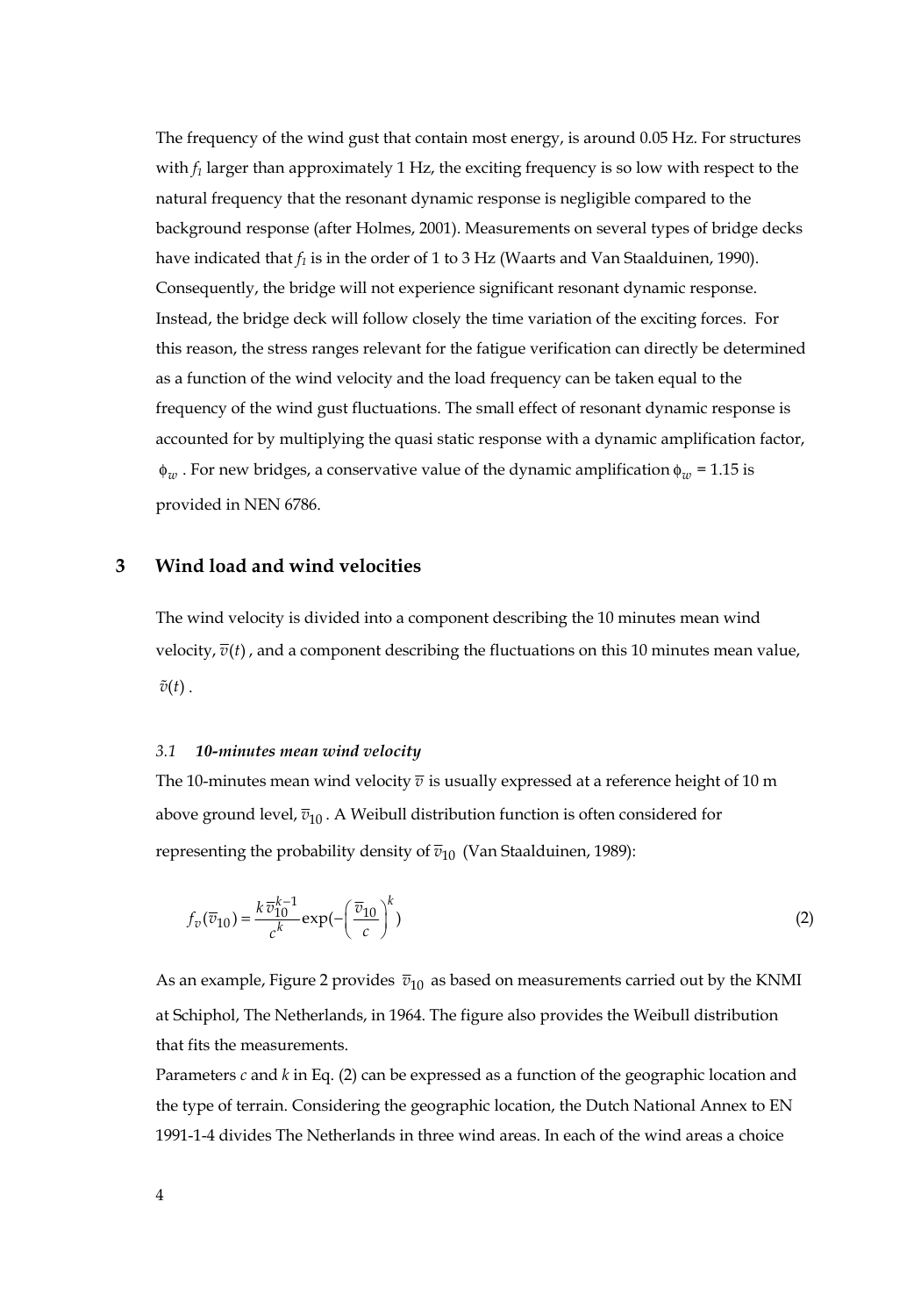

*Figure 2: Weibull distribution of the 10-minute mean wind velocity as based on measurements at Schiphol in 1964* 

has to be made between three types of terrain. For bridges, two types of terrain are relevant:

- Terrain without buildings or terrain where buildings only cover a small part of the total area. The terrain roughness is set to  $z_0$  = 0.2 m and the height with uniform wind velocity is set to  $z_{min} = 4$  m for this type of terrain.
- Coastal area (or sea area). The terrain roughness is set to  $z_0$  = 0.005 m and the height with uniform wind velocity is set to  $z_{min} = 1$  m for this type of terrain.

The corresponding values for *k* and *c* in Eq. (2) are determined using the procedure in Van Staalduinen (1989) and are presented in Table 1.

The 10-minutes mean wind velocity at a certain height above ground level,  $\overline{v}(z)$ , can be determined with the following equations in EN 1991-1-4:

$$
\overline{v}(z) = z_{cor}(z)\overline{v}_{10} \tag{3}
$$

$$
z_{cor}(z) = \begin{cases} \ln(\frac{z}{z_0}) / \ln(\frac{10 \text{ m}}{z_0}) & \text{for } z \ge z_{\text{min}}\\ \ln(\frac{z_{\text{min}}}{z_0}) / \ln(\frac{10 \text{ m}}{z_0}) & \text{for } z < z_{\text{min}} \end{cases}
$$
(4)

Figure 3 presents the 10 minutes mean wind velocity for two of the terrain categories defined for The Netherlands, using Eq. (3) and (4). The figure indicates that the gradient in wind velocity over height is larger for built area than for coastal area.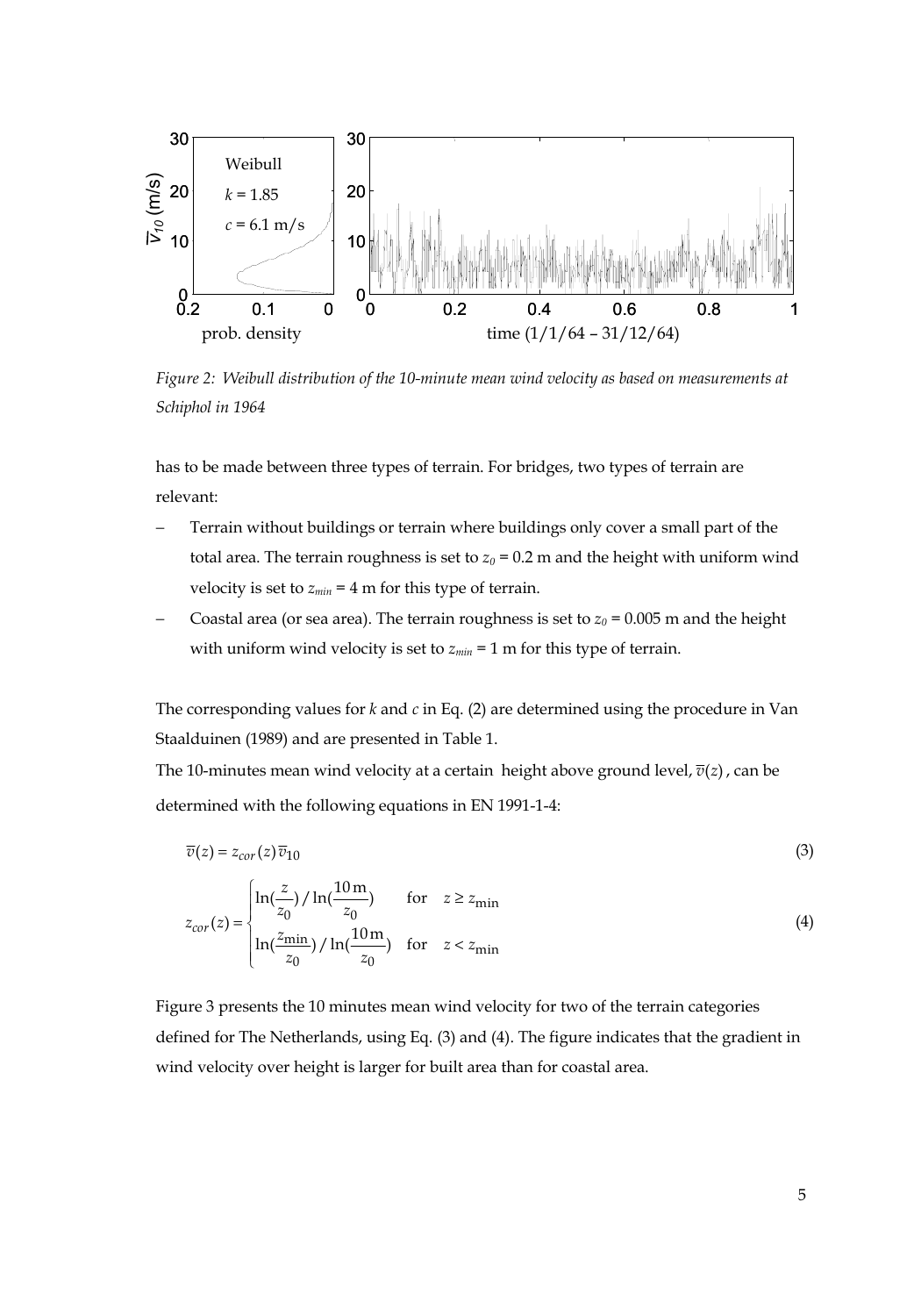|               |         | non-densely built area                         | coastal area |                                                  |
|---------------|---------|------------------------------------------------|--------------|--------------------------------------------------|
|               |         | $(z_0 = 0.2 \text{ m}, z_{min} = 4 \text{ m})$ |              | $(z_0 = 0.005 \text{ m}, z_{min} = 1 \text{ m})$ |
|               | $k$ [-] | c [m/s]                                        | $k$ [-]      | $c$ [m/s]                                        |
| Wind area I   | 1.85    | 6.1                                            | 1.85         | 79                                               |
| Wind area II  | 1.85    | 5.5                                            | 1.85         | 7.1                                              |
| Wind area III | 1.75    | 4.9                                            | 1.75         | 6.4                                              |

*Table 1: Weibull variables for the 10-min. mean wind velocity at reference height (10 m above ground level)* 



*Figure 3: Relation between height above ground level and the normalised 10-minute mean wind velocity* 

simplified representation of this broad banded spectrum is obtained when assuming a narrow banded Gaussian process around the central frequency, *fc*, Figure 4. The resulting narrow banded Gaussian process is schematically presented in Figure 5. Holmes (2001) and Wirsching and Light (1980) have shown that this narrow banded process is a conservative approximation for application to fatigue.

The ranges of the narrow banded Gaussian process, Δ $\hat{v}$ , are equal to two times the peak values,  $\hat{v}$  :

$$
\Delta \hat{v} = 2\hat{v} \tag{5}
$$

These peak values  $\hat{v}$  can be described with a Rayleigh distribution function (Holmes, 2001):

$$
f_{\hat{v}}(\hat{v}) = \frac{\hat{v}}{\sigma_v^2} \exp(-\frac{\hat{v}^2}{2\sigma_v^2})
$$
\n(6)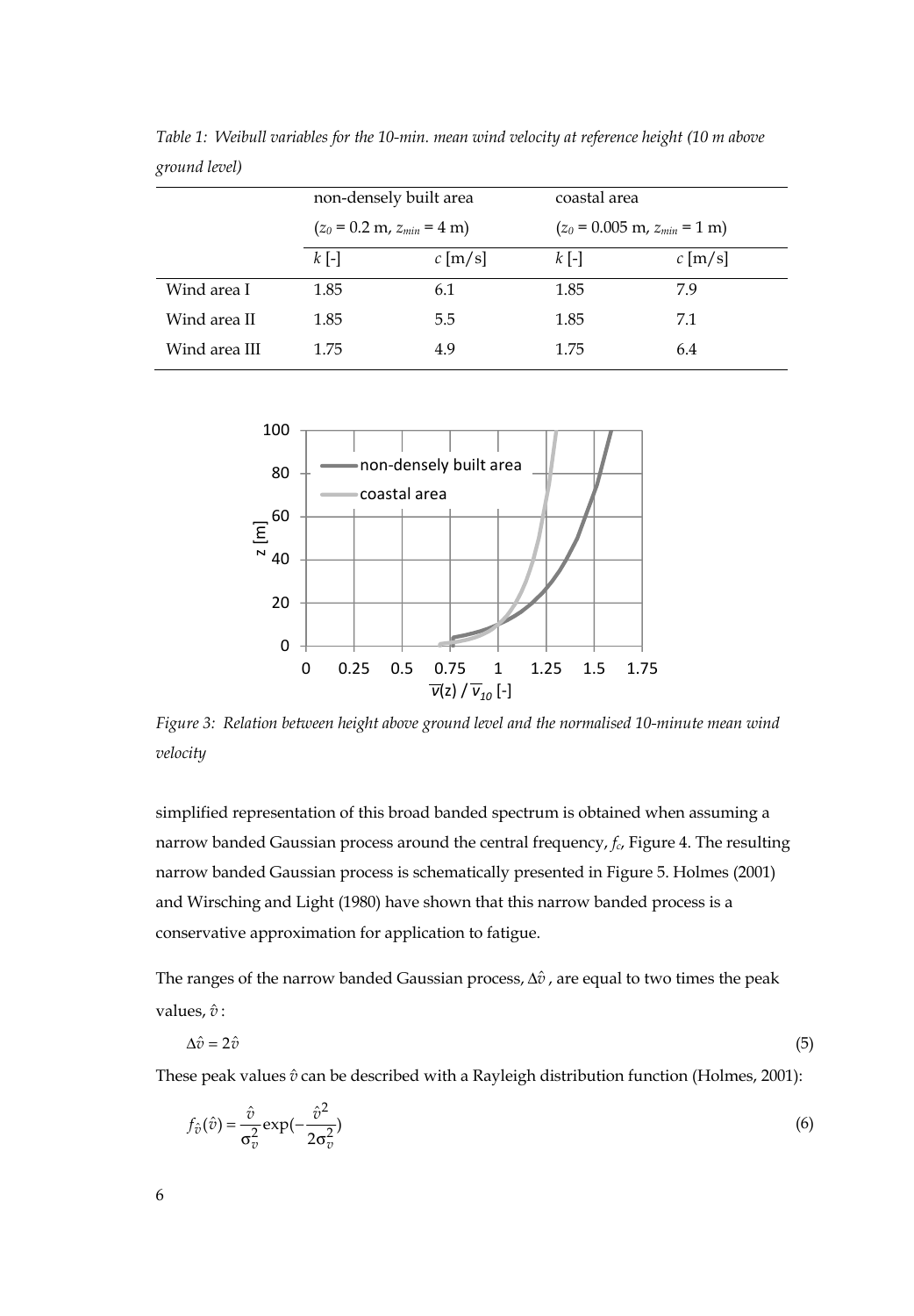

*Figure 4: Spectral density SL, describing the wind distribution as a function of the frequency f, for non-densely built area and*  $\overline{v}_{10}$  = 12 *m/s* 



*Figure 5: Wind fluctuations approximated by a narrow banded Gaussian process* 

where  $\sigma_v$  is the standard deviation of the Gaussian process. This standard deviation is related to the 10 minutes mean wind velocity via the turbulence intensity, *Iv*.

$$
I_v(z) = \frac{\sigma_v}{\overline{v}(z)}\tag{7}
$$

EN 1991-1-4 provides the following equation for the turbulence intensity:

$$
I_v(z) = \begin{cases} \frac{1}{\ln(\frac{z}{z_0})} & \text{for } z \ge z_{\min} \\ \frac{1}{\ln(\frac{z_{\min}}{z_0})} & \text{for } z < z_{\min} \end{cases}
$$
(8)

From Eq. (3), (4), (7) and (8) it follows that  $\sigma_v$  is independent of the height above ground level. From Eq. (6) it subsequently follows that  $\hat{v}$  is also independent of the height above ground level.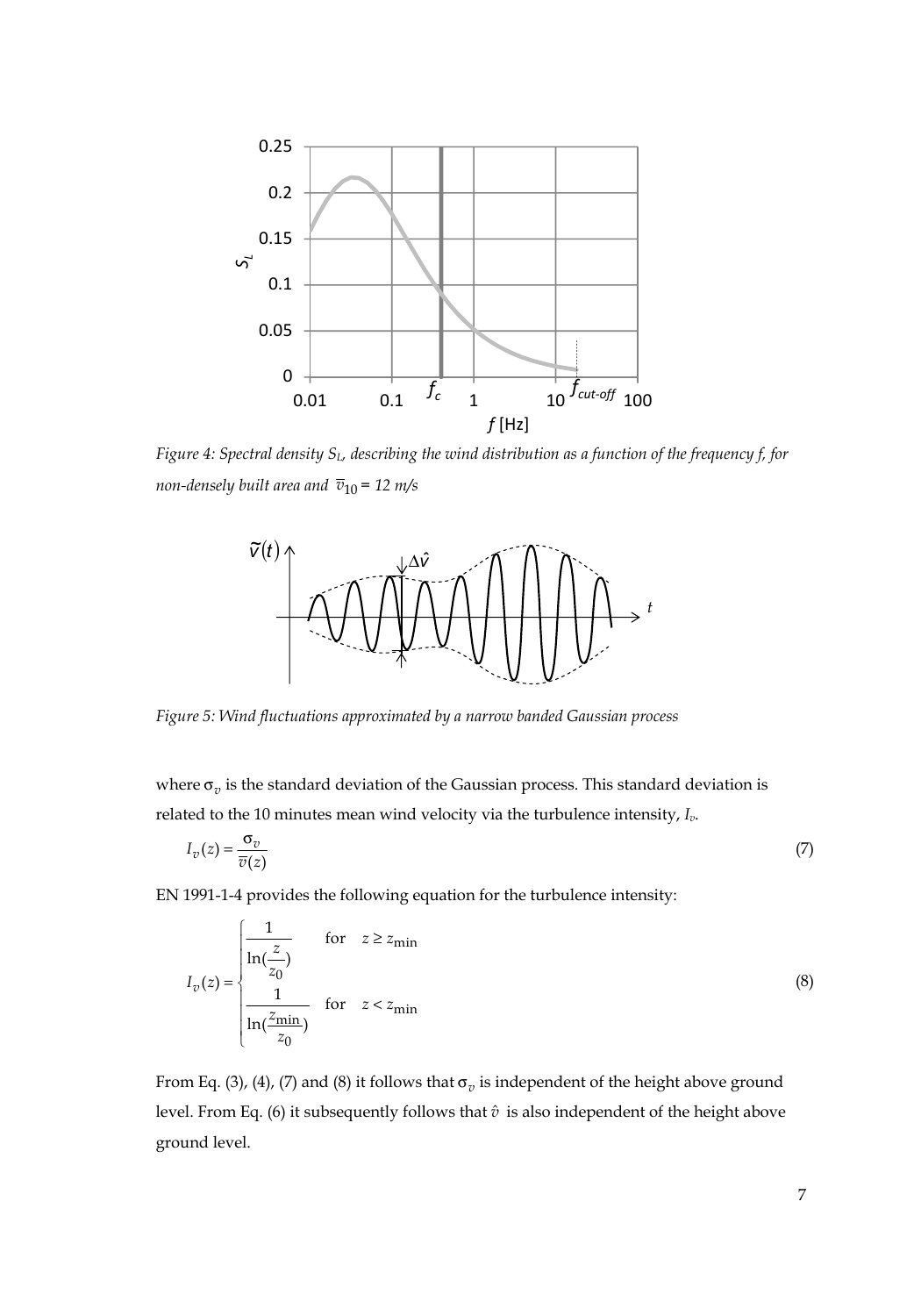The frequency of the narrow banded Gaussian process is taken as the mean or central frequency of the wind spectrum,  $f_c$ . The central frequency of a power spectrum  $P(f)$  is by definition equal to ∞ ∞  $f_c = \int f \cdot P(f) df / \int P(f) df$ . In the case of the wind spectrum, the denominator is equal to  $\sigma_v^2$  . Hence the central frequency of the wind spectrum is equal to:

$$
f_c(z, f, \overline{v}) = \int_0^{f_{\text{cut-off}}} \frac{f \cdot S_{vv}(z, f, \overline{v})}{\sigma_v^2} df = \int_0^{f_{\text{cut-off}}} S_L(z, f, \overline{v}) df
$$
(9)

where

 $S_{vv}$  = variance spectrum.

- $S_L$  = non-dimensional power spectral density function, describing the wind distribution over frequencies.
- *f* = frequency.
- $f_{\text{cut-off}}$  = cut-off frequency.

The cut-off frequency is introduced because the integration in Eq.  $(9)$  to infinity results in  $f_c$ = infinity. The cut-off frequency should be selected in such a way that wind gusts with a frequency larger than the cut-off frequency have a negligible influence on the response of the bridge. Here, we apply  $f_{\text{cut-off}} = 6 \times f_1$  because wind gusts with  $f > 6 f_1$  have very small energy content, and therefore do not result in stresses of any significance. Most bridges have a lowest natural frequency  $f_1 \leq 3$  Hz (Section 2), so that we apply  $f_{\text{cut-off}} = 18$  Hz. This is a conservative value. Wind gusts with a larger frequency do not result in stresses of any significance.

The non-dimensional power spectral density function, *SL* in Eq. (9), can be written in terms of the reduced wind spectrum in EN 1991-1-4. The following equations are provided in that standard:

$$
S_L(z, f, \overline{v}) = \frac{6.8 f_L(z, f, \overline{v})}{(1 + 10.2 f_L(z, f, \overline{v}))^{5/3}}
$$
(10)

$$
f_L(z, f, \overline{v}) = \frac{f \cdot L(z)}{\overline{v}(z)}
$$
\n(11)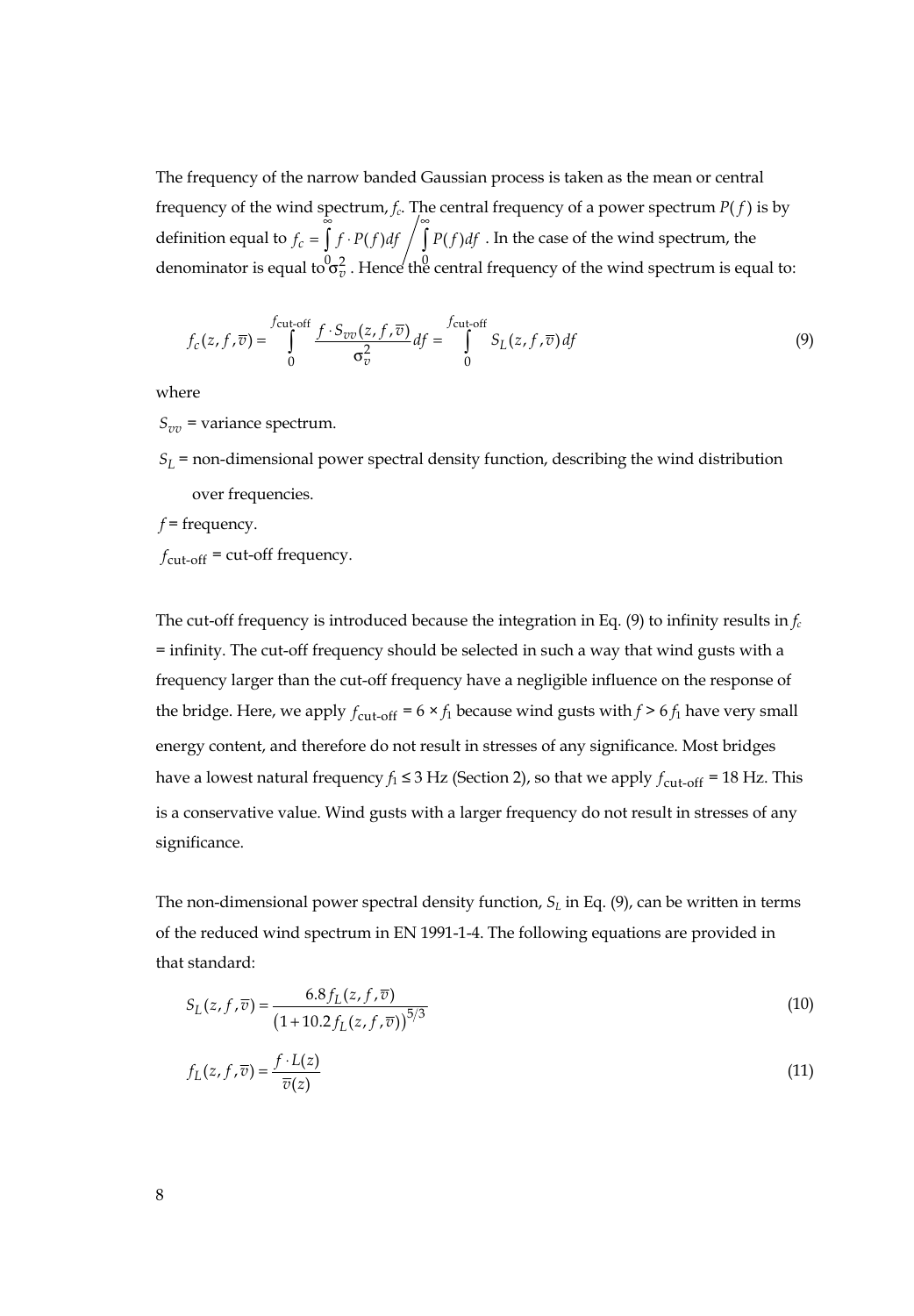$$
L(z) = \begin{cases} L_t \left(\frac{z}{z_t}\right)^{(0.67 + 0.05 z_o)} & \text{for } z \ge z_{\text{min}}\\ L_t \left(\frac{z_{\text{min}}}{z_t}\right)^{(0.67 + 0.05 z_o)} & \text{for } z < z_{\text{min}} \end{cases}
$$
(12)

where

- $f<sub>L</sub>$  = non-dimensional frequency.
- $S_L$  = non-dimensional power spectral density function, describing the wind distribution over frequencies.
- $L =$  turbulence length scale representing the average wind gust size.
- $L_t$  = 300 m.
- $z_t$  = 200 m.

The central frequency,  $f_c$ , is different for each value of the 10-minutes mean wind velocity, for each height (i.e. each opening angle) and for each bridge with its specific natural frequency and dimensions. Values for  $f_c$  for practical ranges of  $\overline{v}_{10}$  and *z* have been determined using Eq. (9) to (12). The results are provided in Figure 6 for a bridge with  $f_1$  = 3 Hz. This figure indicates that *fc* increases with increasing 10-minutes mean wind velocity, and that the maximum value of  $f_c$  occurs for  $z = 1$  and  $z = 4$  m for coastal and non-densely built area, respectively.

It is difficult to determine  $f_1$  in the design stage. Besides, the amount of work required by the engineer to determine  $f_c$  for each combination of  $\overline{v}_{10}$  and *z* with Eq. (9) to (12) is so large, that this is unpractical. For this reason, a fixed value is adopted for  $f_c$  here, independent of the actual value of  $f_1$ ,  $\overline{v}_{10}$  and *z*. It is too conservative to apply the maximum value in Figure 6 for *fc*, because the maximum wind velocity occurs only during a very short period in life, i.e. the majority of openings occur at a relatively low wind velocity. The value  $f_c$  = 0.4 Hz is adopted. This value is based on a number of simulations for various bridges, with the range of dimensions and wind regimes according to the cases in Section 6. For a bridge with a 1<sup>st</sup> natural frequency of 3 Hz in a non-densely built area and a span of 10 m, 20 m or 50 m, the fatigue life is underestimated by appr. 2 %, 8 % or 11 %, respectively, when adopting the fixed value  $f_c = 0.4$  Hz. The underestimation is slightly larger for a bridge with a smaller 1<sup>st</sup> natural frequency or a bridge in a coastal area. Thus, the fixed value  $f_c$  = 0.4 Hz is safe for practical cases.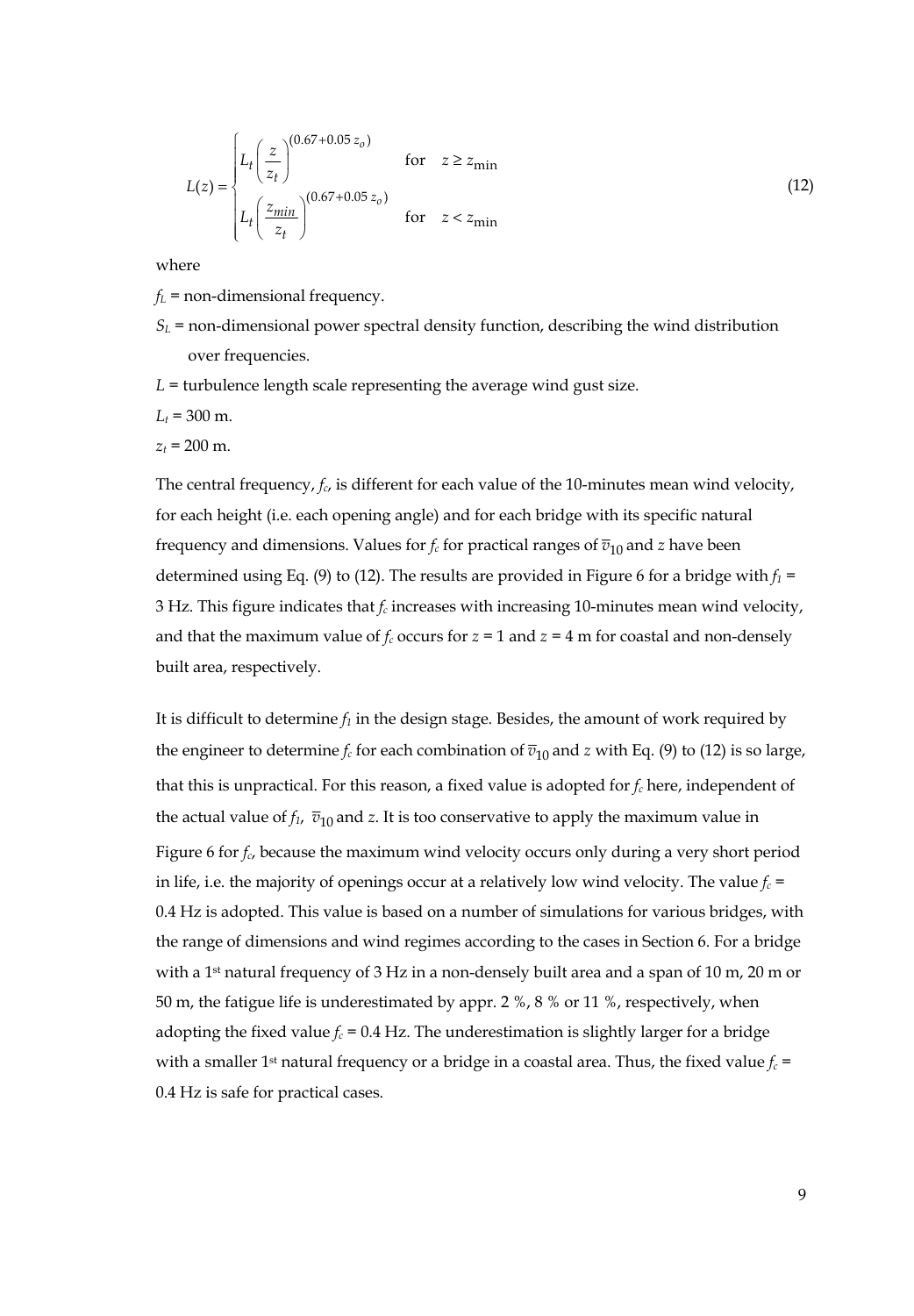

*Figure 6: Central frequency as a function of z and*  $\bar{v}_{10}$ , for  $f_1 = 3$  Hz

## *3.2 Bridge opening regimes*

Bascule bridges – as well as other bridges that can rotate around a horizontal axis – are operated up to a certain 10-minutes mean wind velocity at reference height,  $\bar{v}_{10,max}$ . The bridge is not opened when  $\overline{v}_{10,max}$  is exceeded. This results in limiting the Weibull distribution of Eq. (2) to  $\overline{v}_{10,max}$ . Values for  $\overline{v}_{10,max}$  are presented in Table 2. For reference, Table 2 also indicates the approximate number of annual days that the bridge cannot be operated when  $\overline{v}_{10}$  >  $\overline{v}_{10,max}$ .

| $I-a^*$ | I-b  | II-a | II-b | III-a                          | $III-b$ |
|---------|------|------|------|--------------------------------|---------|
| 24.7    | 29.1 | 22.5 | 26.5 | 20.2                           | 23.8    |
| 19.6    | 23.0 | 18.2 | 21.4 | 16.0                           | 18.8    |
| 18.1    | 21.3 | 16.7 | 19.7 | 14.5                           | 17.0    |
| 17.3    | 20.3 | 15.8 | 18.6 | 13.4                           | 15.8    |
| 16.3    | 19.2 | 14.8 | 17.4 | 12.5                           | 14.7    |
| 15.3    | 18.0 | 13.7 | 16.1 | 11.6                           | 13.7    |
| 14.7    | 17.3 | 13.2 | 15.5 | 11.0                           | 12.9    |
| 13.3    | 15.6 | 11.8 | 13.9 | 9.9                            | 11.7    |
| 12.2    | 14.4 | 10.7 | 12.6 | 8.8                            | 10.4    |
| 10.9    | 12.8 | 9.4  | 11.1 | 7.7                            | 9.1     |
|         |      |      |      | Wind area and terrain category |         |

*Table 2: Maximum basic wind velocities*  $\overline{v}_{10,max}$  *(m/s)* 

*\*) Terrain categories a = non-densely built area; b = coastal area*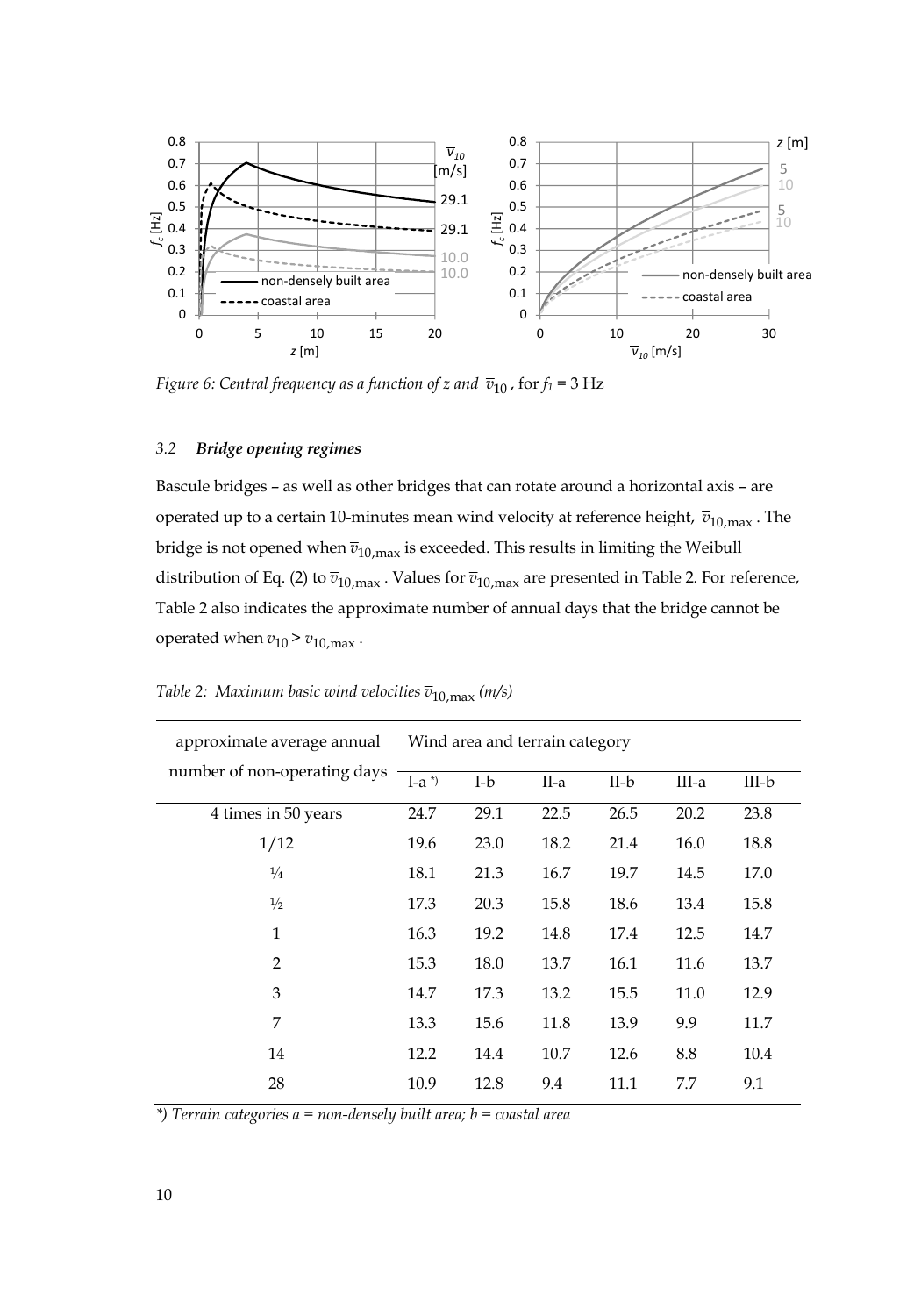## **4 Derivation of the wind load model**

### *4.1 Wind pressure on the bridge deck*

NEN 6786 provides the relationship between the wind pressure, *p,* acting on the bridge deck and the wind load, *q.*

$$
p = c_{\dim} c_t \phi_w q \tag{13}
$$

where

 $c_{\text{dim}}$  = factor accounting for the bridge dimensions. For most bridges,  $C_{\text{dim}} \approx 0.95$ .

 $c_t$  = wind shape factor (explained hereafter),

φ*<sup>w</sup>* = dynamic amplification factor, equal to 1.15 (Section 2).

The wind load, *q*, is described by the dynamic pressure of incompressible fluid dynamics:

$$
q = \frac{1}{2}\rho v^2 = \frac{1}{2}\rho(\overline{v} + \tilde{v})^2 = \frac{1}{2}\rho \overline{v}^2 + \rho \overline{v} \tilde{v} + \frac{1}{2}\rho \tilde{v}^2
$$
\n(14)

where  $\rho$  = density of air = 1.25 kg/m<sup>3</sup>. The last term in Eq. (14) is usually neglected. The approximate function then becomes:

$$
q \approx \frac{1}{2} \rho \,\overline{v}^2 + \rho \,\overline{v} \,\tilde{v} \tag{15}
$$

The wind shape factor, *ct*, depends on the opening angle, α, of the bridge and the position of the bridge in relation to the wind direction. Values for  $c_t$  are experimentally derived in wind tunnel research, (Vrouwenvelder, Waarts, Van Staalduinen, 1990). The maximum values for  $c_t$  for all wind directions are provided in Figure 7. The values are derived in such a way that the wind load to be considered, *q*, is the wind load acting at the maximum height (top) of the bridge deck for the corresponding opening angle  $\alpha$ .

### *4.2 Probability of q and Δq*

The wind load of Eq. (15) is divided into a part related to the 10-min mean wind load, *q* , and a part related to the wind fluctuation,  $\tilde{q}$ :

$$
\overline{q} = \frac{1}{2} \rho \,\overline{v}^2 \tag{16}
$$

$$
\tilde{q} = \rho \,\overline{v} \,\tilde{v} \tag{17}
$$

A Rayleigh distribution is used for the peaks of the wind fluctuations, Eq. (6). Consequently the peaks of the wind load,  $\hat{q}$ , are also described with a Rayleigh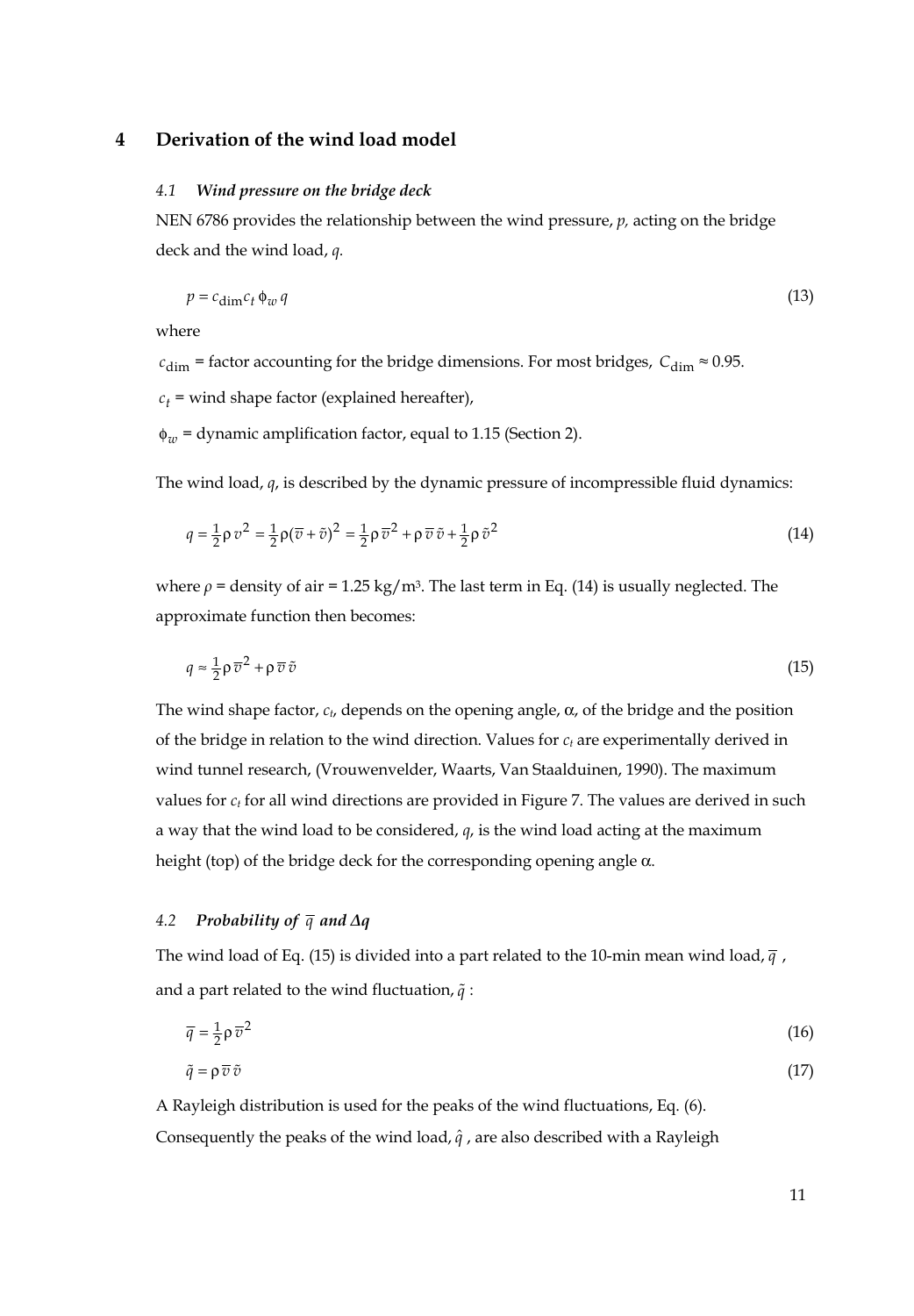

*Figure 7: Wind shape factors (maximum values for all wind directions)*   $l =$  span of the bridge and  $b =$  width of the bridge,  $\alpha =$  opening angle of the bridge

distribution:

$$
f_q(\hat{q}) = \frac{\hat{q}}{\sigma_q^2} \exp\left(-\frac{\hat{q}^2}{2\sigma_q^2}\right)
$$
 (18)

Combining Eq. (7), (17) and (18) yields for *z* = 10 m:

$$
f_q(\hat{q}_{10}) = \frac{\hat{q}_{10}}{I_v^2 \rho^2 \bar{v}_{10}^4} \exp\left(-\frac{\hat{q}_{10}^2}{2 I_v^2 \rho^2 \bar{v}_{10}^4}\right)
$$
(19)

The Weibull distribution function for the 10 minutes mean wind velocity at height *z* = 10 m,  $f_v(\overline{v}_{10})$ , is provided with Eq.(2). The probability of a 10 minute mean wind velocity between  $\overline{v}_{10}$  and  $\overline{v}_{10}$  +  $d\overline{v}_{10}$  is:

$$
P_1 = f_v(\overline{v}_{10})d\overline{v}_{10} \tag{20}
$$

The conditional probability of a wind load peak due to the fluctuating part of the wind between  $\hat{q}_{10}$  and  $\hat{q}_{10} + d\hat{q}_{10}$ , given a 10 minutes mean wind velocity is:

$$
P_2 = f_q(\hat{q}_{10})d\hat{q}_{10} \tag{21}
$$

Eq. (20) and (21) are combined to obtain the probability *P* of a 10 minutes mean wind velocity between  $\bar{v}_{10}$  and  $\bar{v}_{10}$  +  $d\bar{v}_{10}$  in combination with a wind peak between  $\hat{q}_{10}$  and  $\hat{q}_{10} + d\hat{q}_{10}$ :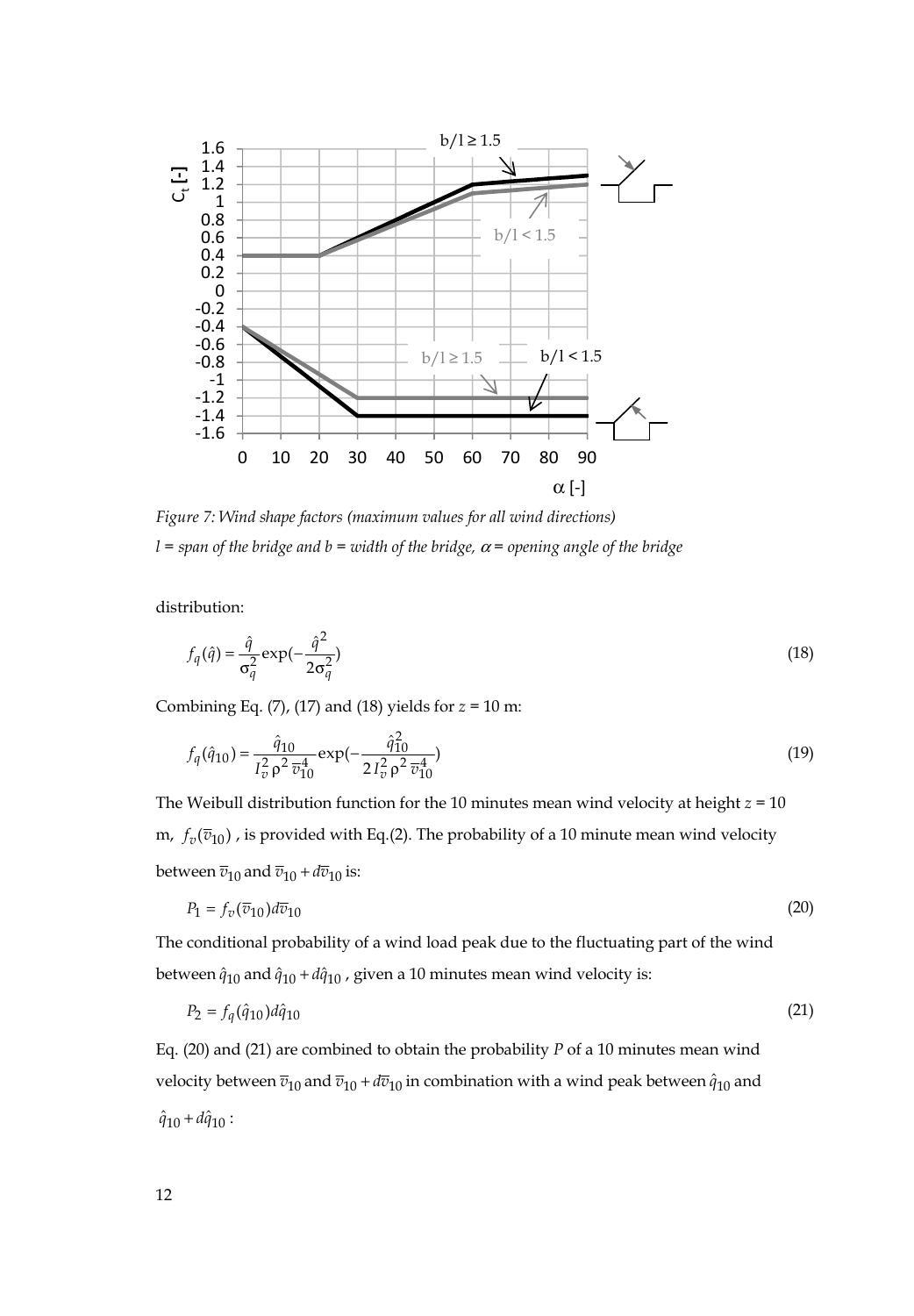$$
P = P_1 P_2 = f_v(\overline{v}_{10}) d\overline{v}_{10} f_q(\hat{q}_{10}) d\hat{q}_{10}
$$
\n(22)

Note that this equation only holds under the approximation that the central frequency  $f_c$  is independent of  $\overline{v}_{10}$ , refer to Section 3.2. The 10 minutes average wind velocity and the peaks of the wind fluctuation are divided into blocks. The probability for each block with  $\overline{v}_{10}$  between *a* and *b* and  $\hat{q}_{10}$  between *c* and *d*, is equal to:

$$
P_{b-a,d-c} = \iint_{a}^{b} f_v(\overline{v}_{10}) f_q(\hat{q}_{10}) d\hat{q}_{10} d\overline{v}_{10}
$$
 (23)

Substitution of Eq. (19) and (2) in Eq. (25) yields:

$$
P_{b-a,d-c} = \int_{a}^{b} \int_{c}^{d} \frac{\hat{q}_{10}}{l_{v}^{2} \rho^{2} \overline{v}_{10}^{4}} \exp(-\frac{\hat{q}_{10}^{2}}{2l_{v}^{2} \rho^{2} \overline{v}_{10}^{4}}) \frac{k \overline{v}_{10}^{k-1}}{c^{k}} \exp(-\left(\frac{\overline{v}_{10}}{c}\right)^{k}) d\hat{q}_{10} d\overline{v}_{10}
$$
(24)

Instead of  $\bar{v}_{10}$  and  $\hat{q}_{10}$ , the wind load effects  $\bar{q}_{10}$  and  $\Delta \hat{q}_{10}$  are of interest for the fatigue calculation. The mean wind load effect  $\bar{q}_{10}$  can be easily calculated with Eq. (16):

$$
\overline{q}_{10} = \frac{1}{2} \rho \,\overline{v}_{10}^2 \tag{25}
$$

The range is twice the peak value, see Figure 5:

$$
\Delta \hat{q}_{10} = 2 \hat{q}_{10} \tag{26}
$$

#### *4.3 Markov matrix*

Eq. (26) is numerically solved for wind area, terrain categories and opening regimes of Table 2. The results are presented in so-called Markov matrices. Markov matrices are frequently applied in off-shore industry and usually indicate the number of stress cycles for each combination of average stress and stress range occurring during the life of the structure. In this paper, a slightly modified form is used, where each cell in a matrix indicates the probability of a certain value of  $\bar{q}_{10}$  (on the horizontal axis) in combination with a certain value of  $\Delta \hat{q}_{10}$  (on the vertical axis), Table 3. The probabilities have been calculated with Eq. (24)-(26). The resulting Markov matrices are indicated in Tables 4 to 9.

*Table 3: Explanation of the Markov matrices of Tables 4-9*

|                             | $\bar{q}_{10}$ 0 - 1 [N/m <sup>2</sup> ]   1 - 2 [N/m <sup>2</sup> ]   2 - 3 [N/m <sup>2</sup> ] |               |               | .        |
|-----------------------------|--------------------------------------------------------------------------------------------------|---------------|---------------|----------|
| $0 - 1$ [N/m <sup>2</sup> ] | $P_{1-0,1-0}$                                                                                    | $P_{2-1,1-0}$ | $P_{3-2,1-0}$ | $\cdots$ |
| $1 - 2$ [N/m <sup>2</sup> ] | $P_{1-0,2-1}$                                                                                    | $P_{2-1,2-1}$ | $P_{3-2,2-1}$ | $\cdots$ |
| $\cdots$                    | $\cdots$                                                                                         | $\cdots$      | $\cdots$      | $\cdots$ |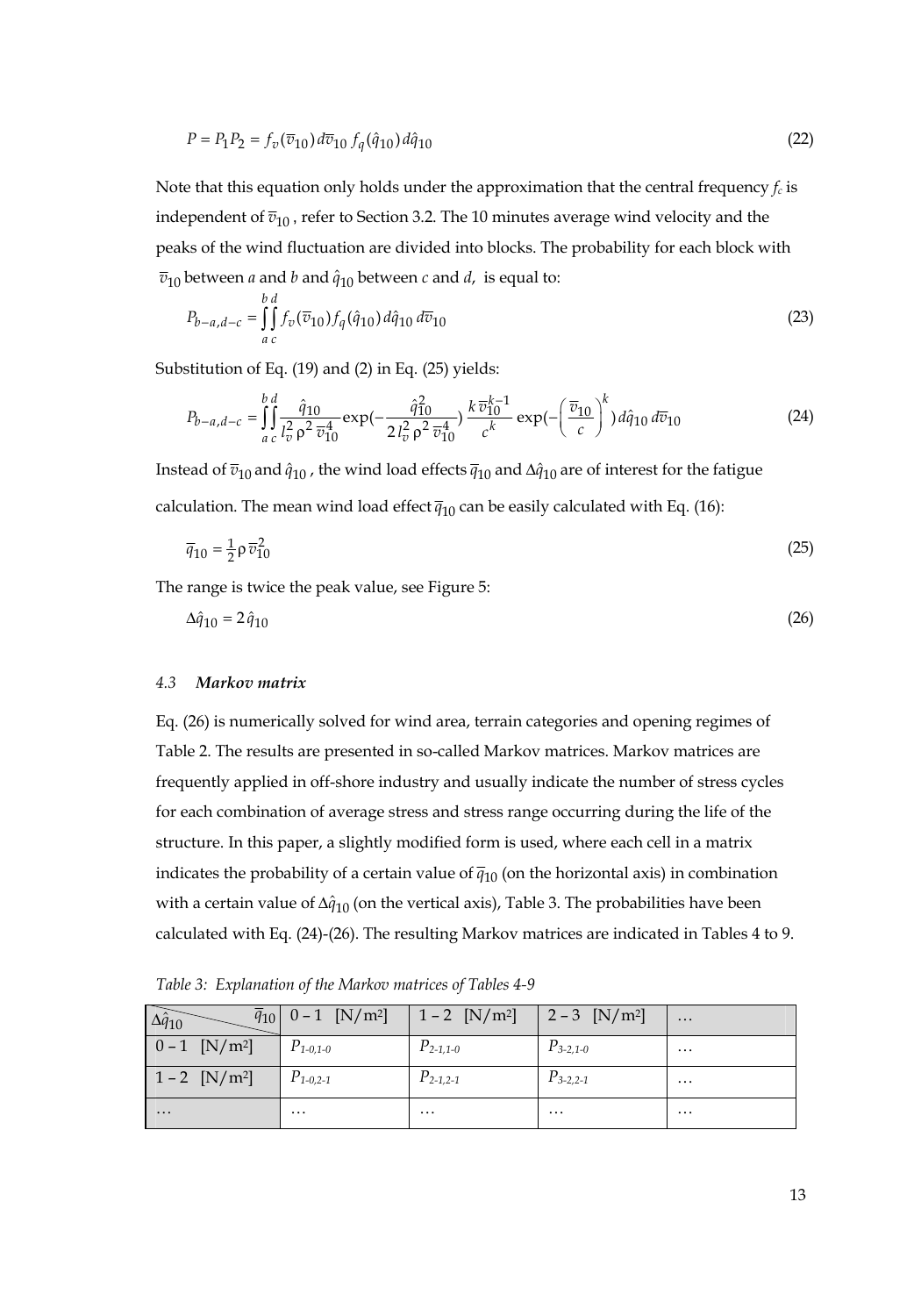The number of wind load cycles per matrix cell is obtained by multiplying the indicated probability  $P(\bar{q}_{10}, \Delta \hat{q}_{10})$  in each cell of the matrix with the total number of wind load cycles,  $n_{tot}$ , during the life of the bridge:

$$
n_{tot} = n_{op} T f_c \tag{27}
$$

where

 $n_{op}$  = number of openings during the life of the bridge *T* = average opening time  $f_c$  = natural frequency = 0.4 Hz

Using Eq. (3), (13), (16), (17), (25) and (26), the wind pressures can be determined in correspondence with the wind loads:

$$
\overline{p}(z) = \overline{q}_{10} z_{cor}^2 c_{\text{dim}} c_t(z) \phi_w \tag{28}
$$

$$
\Delta \hat{p}(z) = \Delta \hat{q}_{10} \, z_{cor} \, c_{\dim} \, c_t(z) \phi_w \tag{29}
$$

The input for the fatigue calculation with respect to the wind pressure effects consists of the Markov matrix together with Eq. (27) to (29).

The opening regime of the bridge is considered by ignoring the columns of the Markov matrix with  $\bar{v}_{10}$  >  $\bar{v}_{10, \text{max}}$ ; the latter parameter according to Table 2. As a consequence, the sum of the probabilities in the remaining columns in the Markov matrix is no longer equal to unity. The probabilities in the remaining columns should therefore be multiplied with the correction factor  $C_P = 1/\Sigma P$ . This factor is approximately equal to the ratio 365 / (365average annual no. of non-operating days) according to Table 2. However,  $C_P$  is close to unity for all opening regimes. This correction may therefore be ignored.

#### *4.4 Conservatisms*

The wind load model contains a number of conservatisms. The representation of the wind fluctuations with a narrow banded Gaussian process (Figure 5), the selection of the maximum wind shape factors for all wind directions (Figure 7), and the use of a fixed value for the central frequency, are conservative. In a follow up research, the conservatism should be quantified by comparing the resulting wind load model with actual measurements on bridges. In addition, this allows for deriving a partial factor for the fatigue wind load model, γ*Ff*, corresponding with the target reliability. In this paper this partial factor is not further discussed.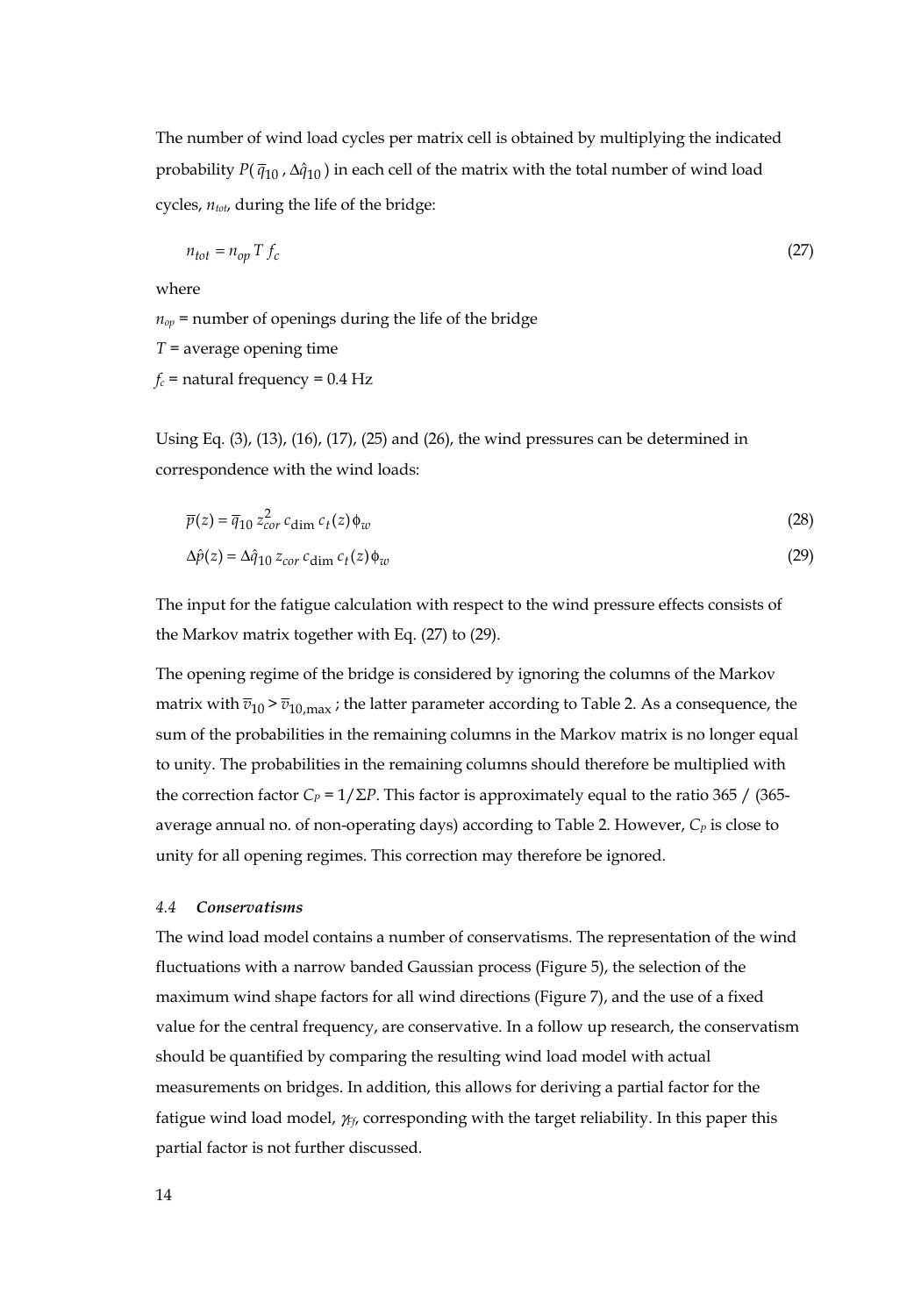| $\overline{q}_{10}$ [N/m <sup>2</sup> ]   | $0 - 10$   | $10 - 31$  | $31 - 51$  | $51 - 74$  | 74-93      | 93-111              | 111-135    | 135-146                                           | 146-166    | 166-187    | 187-205    | 205-240                       | 240-381    | 381-544     |
|-------------------------------------------|------------|------------|------------|------------|------------|---------------------|------------|---------------------------------------------------|------------|------------|------------|-------------------------------|------------|-------------|
| $\overline{V}_{10}$ [m/s]                 | $0.0 - 4$  | $4 - 7$    | $7-9$      | $9 - 10.9$ |            | 10.9-12.2 12.2-13.3 |            | 13.3-14.7 14.7-15.3 15.3-16.3 16.3-17.3 17.3-18.1 |            |            |            | 18.1-19.6 19.6-24.7 24.7-29.5 |            |             |
| $\Delta \hat{q}_{10}$ [N/m <sup>2</sup> ] |            |            |            |            |            |                     |            |                                                   |            |            |            |                               |            |             |
| $0 - 80$                                  | $3.7E - 1$ | $3.6E - 1$ | $1.3E - 1$ | $4.3E - 2$ | $9.6E - 3$ | $3.3E - 3$          | $1.6E - 3$ | 2.9E-4                                            | $2.5E - 4$ | $1.0E - 4$ | $3.6E - 5$ | $2.4E - 5$                    | $7.3E-6$   | $\mathbf 0$ |
| 80-160                                    | 0          | $1.6E - 3$ | $2.1E - 2$ | 2.9E-2     | $1.2E - 2$ | $5.5E-3$            | $3.2E - 3$ | $6.4E - 4$                                        | 5.8E-4     | $2.5E - 4$ | $9.2E - 5$ | $6.4E - 5$                    | $2.0E - 5$ | $8.8E - 8$  |
| 160-240                                   | 0          | 0          | 1.9E-4     | $3.0E - 3$ | $3.9E-3$   | $2.9E-3$            | $2.3E-3$   | 5.8E-4                                            | $5.8E - 4$ | 2.8E-4     | $1.1E - 4$ | 8.3E-5                        | 2.8E-5     | $1.4E - 7$  |
| 240-320                                   | 0          | 0          | $2.3E - 7$ | $9.4E - 5$ | 4.8E-4     | $7.4E - 4$          | $9.8E - 4$ | $3.3E - 4$                                        | $3.8E - 4$ | $2.2E - 4$ | $9.7E - 5$ | 7.9E-5                        | $3.0E - 5$ | $1.7E - 7$  |
| 320-400                                   | 0          | 0          | 0          | $1.1E-6$   | $2.7E - 5$ | $1.0E - 4$          | $2.6E - 4$ | $1.2E - 4$                                        | $1.8E - 4$ | $1.3E - 4$ | $6.6E - 5$ | $6.1E - 5$                    | $2.7E-5$   | 1.9E-7      |
| 400-480                                   | 0          | 0          | 0          | 0          | $7.4E - 7$ | $8.0E - 6$          | $4.5E - 5$ | $3.4E - 5$                                        | $6.5E - 5$ | $6.0E - 5$ | $3.6E - 5$ | $4.0E - 5$                    | $2.2E - 5$ | 1.9E-7      |
| 480-560                                   | 0          | 0          | 0          | 0          | 0          | 3.8E-7              | $5.5E - 6$ | $6.5E-6$                                          | $1.7E - 5$ | $2.2E-5$   | 1.7E-5     | $2.2E - 5$                    | $1.5E - 5$ | 1.8E-7      |
| 560-640                                   | 0          | 0          | 0          | 0          | 0          | 0                   | 4.8E-7     | $9.3E - 7$                                        | $3.7E-6$   | $6.5E - 6$ | $6.4E - 6$ | $1.1E - 5$                    | $9.8E - 6$ | 1.6E-7      |
| 640-720                                   | 0          | 0          | 0          | 0          | 0          | 0                   | 0          | $9.6E - 8$                                        | $6.0E - 7$ | $1.6E - 6$ | $2.0E-6$   | $4.5E - 6$                    | 5.8E-6     | $1.4E - 7$  |
| 720-800                                   | 0          | 0          | 0          | 0          | 0          | 0                   | 0          | $\mathbf 0$                                       | $7.7E-8$   | $3.2E - 7$ | 5.6E-7     | $1.7E-6$                      | $3.2E - 6$ | $1.1E - 7$  |
| 800-880                                   | 0          | 0          | 0          | 0          | 0          | 0                   | 0          | 0                                                 | 0          | $5.3E-8$   | $1.3E - 7$ | $5.4E - 7$                    | 1.6E-6     | $8.6E - 8$  |
| 880-960                                   | 0          | 0          | $\Omega$   | 0          | 0          | 0                   | 0          | 0                                                 | 0          | $\Omega$   | 0          | 1.6E-7                        | 7.8E-7     | $6.3E - 8$  |
| 960-1040                                  | 0          | 0          | 0          | 0          | 0          | 0                   | 0          | 0                                                 | 0          | 0          | 0          | 0                             | 3.6E-7     | 0           |
| 1040-1120                                 | 0          | 0          | $\Omega$   | 0          | 0          | 0                   | 0          | 0                                                 | 0          | $\Omega$   | $\Omega$   | $\Omega$                      | 1.6E-7     | 0           |

*Table 4: Markov matrix with probability P for wind area I, non-densely built area*  $(z_0 = 0.2 \, m)$ 

*Table 5: Markov matrix with probability P for wind area I, coastal area (* $z_0$  *= 0.005 m)* 

| $\overline{q}_{10}$ [N/m <sup>2</sup> ]   | $0 - 10$    | $10 - 31$   | $31 - 63$   | 63-102     | 102-130     | 130-152                               | 152-187    | 187-203     | 203-230     | 230-258    | 258-284                     | 284-331    | 331-529     | 529-544     |
|-------------------------------------------|-------------|-------------|-------------|------------|-------------|---------------------------------------|------------|-------------|-------------|------------|-----------------------------|------------|-------------|-------------|
| $\overline{V}_{10}$ [m/s]                 | $0.0 - 4$   | $4 - 7$     | $7 - 10$    | $10-12.8$  |             | 12.8-14.4 14.4-15.6 15.6-17.3 17.3-18 |            |             | 18-19.2     |            | 19.2-20.3 20.3-21.3 21.3-23 |            | $23 - 29.1$ | 29.1-29.5   |
| $\Delta \hat{q}_{10}$ [N/m <sup>2</sup> ] |             |             |             |            |             |                                       |            |             |             |            |                             |            |             |             |
| $0 - 70$                                  | $2.5E-1$    | $3.0E - 1$  | $2.3E-1$    | $9.5E - 2$ | $1.9E - 2$  | $6.7E-3$                              | $4.2E - 3$ | $8.2E - 4$  | 7.8E-4      | $3.4E - 4$ | $1.5E - 4$                  | $1.1E - 4$ | 4.5E-5      | $1.1E - 7$  |
| 70-140                                    | $\Omega$    | $1.3E-6$    | $5.5E-3$    | $3.0E - 2$ | $1.7E - 2$  | 8.7E-3                                | $6.9E - 3$ | $1.6E-3$    | $1.6E-3$    | 7.6E-4     | $3.6E - 4$                  | $2.7E-4$   | $1.2E - 4$  | $3.0E - 7$  |
| 140-210                                   | $\Omega$    | 0           | $1.8E - 6$  | $9.0E - 4$ | $2.6E - 3$  | $2.7E-3$                              | $3.4E - 3$ | $1.1E-3$    | $1.3E-3$    | $7.1E-4$   | $3.8E - 4$                  | $3.0E - 4$ | $1.5E - 4$  | 4.5E-7      |
| 210-280                                   | $\mathbf 0$ | 0           | $\mathbf 0$ | $6.2E - 6$ | $1.1E - 4$  | $3.1E - 4$                            | $8.2E - 4$ | $3.8E - 4$  | 5.9E-4      | $4.1E - 4$ | $2.6E - 4$                  | $2.4E - 4$ | $1.4E - 4$  | $5.2E - 7$  |
| 280-350                                   | $\mathbf 0$ | 0           | $\mathbf 0$ | 0          | $1.7E-6$    | $1.5E-5$                              | $1.0E - 4$ | $8.1E - 5$  | $1.7E - 4$  | 1.6E-4     | $1.3E - 4$                  | $1.4E - 4$ | $1.1E - 4$  | $5.2E - 7$  |
| 350-420                                   | $\mathbf 0$ | 0           | $\mathbf 0$ | 0          | 0           | $3.5E - 7$                            | 7.6E-6     | $1.1E-5$    | $3.4E-5$    | 4.7E-5     | 4.7E-5                      | 6.9E-5     | $7.2E-5$    | 4.7E-7      |
| 420-490                                   | $^{\circ}$  | 0           | $\mathbf 0$ | 0          | $\mathbf 0$ | $\mathbf 0$                           | $3.4E - 7$ | 8.6E-7      | 4.6E-6      | $9.7E-6$   | $1.3E-5$                    | $2.7E-5$   | 4.1E-5      | 3.9E-7      |
| 490-560                                   | $^{\circ}$  | 0           | $\mathbf 0$ | 0          | $\mathbf 0$ | 0                                     | 0          | $\mathbf 0$ | 4.3E-7      | $1.5E-6$   | $3.0E-6$                    | $8.4E - 6$ | $2.1E-5$    | 2.9E-7      |
| 560-630                                   | $^{\circ}$  | 0           | $\mathbf 0$ | 0          | 0           | 0                                     | 0          | $\mathbf 0$ | $\mathbf 0$ | $1.7E - 7$ | $5.1E - 7$                  | $2.2E - 6$ | $9.6E - 6$  | $2.0E - 7$  |
| 630-700                                   | $^{\circ}$  | $\mathbf 0$ | $\mathbf 0$ | 0          | $\mathbf 0$ | 0                                     | 0          | $\mathbf 0$ | 0           | 0          | 7.0E-8                      | 4.8E-7     | 4.1E-6      | $1.3E - 7$  |
| 700-770                                   | $^{\circ}$  | 0           | $\mathbf 0$ | 0          | $\mathbf 0$ | 0                                     | 0          | $\mathbf 0$ | $\mathbf 0$ | 0          | 0                           | $8.8E - 8$ | $1.7E-6$    | 7.8E-8      |
| 770-840                                   | $^{\circ}$  | 0           | $\mathbf 0$ | 0          | 0           | $\mathbf 0$                           | 0          | 0           | $\mathbf 0$ | 0          | 0                           | 0          | $6.4E - 7$  | $\mathbf 0$ |
| 840-910                                   | $^{\circ}$  | 0           | $\mathbf 0$ | 0          | 0           | 0                                     | 0          | $\mathbf 0$ | $\mathbf 0$ | 0          | 0                           | 0          | $2.4E - 7$  | $\Omega$    |
| 910-980                                   | $\mathbf 0$ | 0           | 0           | 0          | 0           | 0                                     | 0          | 0           | 0           | 0          | 0                           | 0          | $8.5E-8$    | $\mathbf 0$ |

*Table 6: Markov matrix with probability P for wind area II, non-densely built area* ( $z_0$  = 0.2 *m*)

| $\overline{q}_{10}$ [N/m <sup>2</sup> ]   | $0 - 10$    | $10 - 23$  | 23-40       | $40 - 55$   | 55-72        | 72-87       | 87-109                        | 109-117     | 117-123     | 123-156     | 156-174     | 174-207    | 207-316                       | 316-456     |
|-------------------------------------------|-------------|------------|-------------|-------------|--------------|-------------|-------------------------------|-------------|-------------|-------------|-------------|------------|-------------------------------|-------------|
| $\overline{V}_{10}$ [m/s]                 | $0.0 - 4$   | $4 - 6$    | $6 - 8$     | $8 - 9.4$   | $9.4 - 10.7$ |             | 10.7-11.8 11.8-13.2 13.2-13.7 |             | $13.7 - 14$ | 14-15.8     |             |            | 15.8-16.7 16.7-18.2 18.2-22.5 | 22.5-27     |
| $\Delta \hat{q}_{10}$ [N/m <sup>2</sup> ] |             |            |             |             |              |             |                               |             |             |             |             |            |                               |             |
| $0 - 70$                                  | $4.2E - 1$  | $2.7E-1$   | $1.6E - 1$  | $4.5E - 2$  | $1.6E - 2$   | $5.1E-3$    | $2.3E - 3$                    | $3.3E - 4$  | $1.3E - 4$  | $3.3E - 4$  | 3.9E-5      | $2.0E - 5$ | 4.6E-6                        | 0           |
| 70-140                                    | $\Omega$    | $3.0E - 4$ | $1.5E - 2$  | $2.2E - 2$  | $1.6E - 2$   | $7.4E - 3$  | $4.2E - 3$                    | 6.8E-4      | $2.9E - 4$  | 7.6E-4      | $9.8E - 5$  | $5.2E - 5$ | $1.3E - 5$                    | 7.6E-8      |
| 140-210                                   | 0           | 0          | $5.6E - 5$  | $1.1E-3$    | $3.0E-3$     | $3.0E-3$    | $2.6E-3$                      | 5.6E-4      | $2.6E - 4$  | 7.6E-4      | $1.2E - 4$  | $6.6E - 5$ | 1.8E-5                        | $1.2E - 7$  |
| 210-280                                   | 0           | $\Omega$   | 0           | $1.2E - 5$  | $1.9E - 4$   | $5.0E - 4$  | 8.6E-4                        | $2.7E-4$    | $1.4E - 4$  | $5.0E - 4$  | $9.7E - 5$  | $6.2E - 5$ | 1.9E-5                        | $1.4E - 7$  |
| 280-350                                   | 0           | 0          | $\mathbf 0$ | 0           | $4.6E - 6$   | $4.1E - 5$  | $1.7E-4$                      | 8.3E-5      | $5.0E - 5$  | $2.4E - 4$  | $6.2E - 5$  | 4.6E-5     | $1.7E-5$                      | 1.6E-7      |
| 350-420                                   | 0           | 0          | $\mathbf 0$ | 0           | $\mathbf 0$  | 1.8E-6      | $2.1E-5$                      | $1.7E-5$    | $1.3E - 5$  | 8.5E-5      | $3.2E - 5$  | 2.9E-5     | $1.3E - 5$                    | 1.6E-7      |
| 420-490                                   | 0           | 0          | 0           | 0           | $\mathbf 0$  | 0           | $1.7E-6$                      | $2.4E - 6$  | $2.2E-6$    | $2.4E - 5$  | $1.4E - 5$  | 1.6E-5     | $9.1E-6$                      | 1.4E-7      |
| 490-560                                   | $\mathbf 0$ | 0          | 0           | 0           | $\mathbf 0$  | 0           | $9.9E - 8$                    | $2.3E - 7$  | 2.8E-7      | $5.5E-6$    | $4.8E - 6$  | 7.3E-6     | 5.7E-6                        | $1.3E - 7$  |
| 560-630                                   | 0           | $\Omega$   | $\mathbf 0$ | $\mathbf 0$ | $\mathbf 0$  | 0           | 0                             | 0           | 0           | $1.0E-6$    | $1.4E - 6$  | 2.9E-6     | $3.3E-6$                      | $1.0E - 7$  |
| 630-700                                   | 0           | $\Omega$   | $\mathbf 0$ | 0           | 0            | $\mathbf 0$ | 0                             | $\mathbf 0$ | $\Omega$    | 1.6E-7      | $3.5E - 7$  | $1.0E-6$   | $1.7E-6$                      | $8.0E - 8$  |
| 700-770                                   | $\mathbf 0$ | 0          | $\mathbf 0$ | 0           | $\mathbf 0$  | 0           | 0                             | 0           | 0           | 0           | $7.2E-8$    | $3.2E - 7$ | 8.5E-7                        | 5.9E-8      |
| 770-840                                   | 0           | 0          | $\mathbf 0$ | 0           | 0            | $\mathbf 0$ | 0                             | 0           | 0           | 0           | $\mathbf 0$ | 8.8E-8     | 4.0E-7                        | 0           |
| 840-910                                   | 0           | 0          | $\mathbf 0$ | 0           | $\mathbf 0$  | 0           | 0                             | $\mathbf 0$ | 0           | $\mathbf 0$ | $\mathbf 0$ | 0          | 1.8E-7                        | 0           |
| 910-980                                   | $\Omega$    | 0          | $\Omega$    | $\mathbf 0$ | 0            | $\mathbf 0$ | $\mathbf 0$                   | 0           | 0           | $\mathbf 0$ | $\mathbf 0$ | 0          | 7.5E-8                        | $\mathbf 0$ |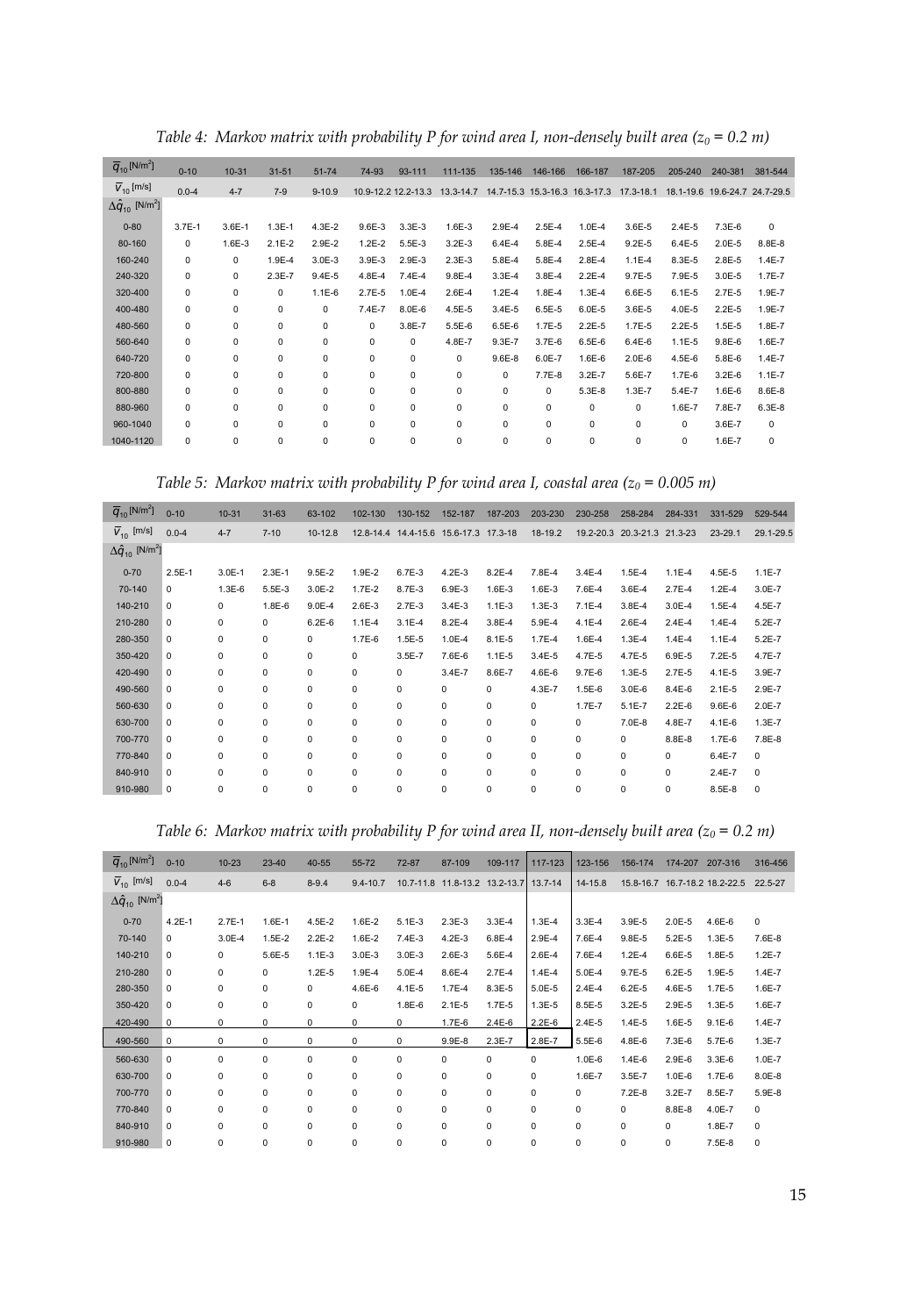| $\overline{q}_{10}$ [N/m <sup>2</sup> ]   | $0 - 10$    | $10 - 31$  | $31 - 51$   | $51 - 77$  | 77-99       | 99-121                                  | 121-150     | 150-162    | 162-189     | 189-216             | 216-243    | 243-286    | 286-439                       | 439-456    |
|-------------------------------------------|-------------|------------|-------------|------------|-------------|-----------------------------------------|-------------|------------|-------------|---------------------|------------|------------|-------------------------------|------------|
| $\overline{V}_{10}$ [m/s]                 | $0.0 - 4$   | $4 - 7$    | $7-9$       | $9 - 11.1$ |             | 11.1-12.6 12.6-13.9 13.9-15.5 15.5-16.1 |             |            |             | 16.1-17.4 17.4-18.6 |            |            | 18.6-19.7 19.7-21.4 21.4-26.5 | 26.5-27    |
| $\Delta \hat{q}_{10}$ [N/m <sup>2</sup> ] |             |            |             |            |             |                                         |             |            |             |                     |            |            |                               |            |
| $0 - 60$                                  | $2.9E - 1$  | $3.3E - 1$ | $1.6E - 1$  | $9.0E - 2$ | $2.7E - 2$  | $1.0E - 2$                              | $5.2E-3$    | $9.0E - 4$ | $1.0E-3$    | $3.9E - 4$          | $1.5E-4$   | 8.3E-5     | $2.7E-5$                      | $1.2E - 7$ |
| 60-120                                    | 0           | $2.1E-5$   | $3.8E - 3$  | $2.0E-2$   | 1.8E-2      | $1.1E-2$                                | 7.7E-3      | 1.6E-3     | $2.0E-3$    | 8.5E-4              | $3.5E-4$   | $2.0E-4$   | $7.2E - 5$                    | $3.2E - 7$ |
| 120-180                                   | $\mathbf 0$ | 0          | $5.5E - 7$  | $2.8E - 4$ | $1.6E-3$    | $2.6E - 3$                              | $3.3E - 3$  | $9.7E - 4$ | $1.5E-3$    | 7.6E-4              | $3.6E - 4$ | $2.3E - 4$ | $9.3E - 5$                    | 4.7E-7     |
| 180-240                                   | 0           | 0          | $\mathbf 0$ | 5.4E-7     | $3.1E - 5$  | 1.9E-4                                  | $6.0E - 4$  | 2.9E-4     | $6.0E - 4$  | 4.1E-4              | $2.4E - 4$ | 1.8E-4     | 8.8E-5                        | 5.5E-7     |
| 240-300                                   | 0           | 0          | $\mathbf 0$ | 0          | 1.8E-7      | $5.4E-6$                                | $5.6E - 5$  | 4.8E-5     | $1.5E - 4$  | $1.5E - 4$          | $1.2E - 4$ | $1.1E - 4$ | 6.8E-5                        | 5.4E-7     |
| 300-360                                   | 0           | 0          | $\mathbf 0$ | 0          | $\mathbf 0$ | $6.5E-8$                                | $2.9E - 6$  | 4.6E-6     | $2.4E-5$    | 4.0E-5              | $4.2E - 5$ | $5.3E - 5$ | 4.5E-5                        | 4.8E-7     |
| 360-420                                   | 0           | 0          | $\mathbf 0$ | 0          | $\mathbf 0$ | 0                                       | $8.6E - 8$  | 2.6E-7     | $2.6E - 6$  | $7.5E-6$            | $1.2E - 5$ | $2.1E - 5$ | $2.6E - 5$                    | 3.8E-7     |
| 420-480                                   | 0           | 0          | $\mathbf 0$ | 0          | $\mathbf 0$ | 0                                       | 0           | 0          | 1.9E-7      | $1.0E - 6$          | $2.5E - 6$ | $6.6E - 6$ | $1.3E - 5$                    | 2.8E-7     |
| 480-540                                   | 0           | 0          | $\mathbf 0$ | 0          | $\mathbf 0$ | 0                                       | $\mathbf 0$ | 0          | $\mathbf 0$ | $1.1E - 7$          | $4.2E - 7$ | $1.7E-6$   | $5.9E-6$                      | 1.9E-7     |
| 540-600                                   | $\mathbf 0$ | 0          | $\mathbf 0$ | 0          | $\mathbf 0$ | 0                                       | $\mathbf 0$ | 0          | $\mathbf 0$ | 0                   | $5.5E-8$   | 3.8E-7     | $2.5E-6$                      | $1.2E - 7$ |
| 600-660                                   | $\mathbf 0$ | $\Omega$   | $\mathbf 0$ | 0          | $\mathbf 0$ | 0                                       | $\mathbf 0$ | 0          | $\mathbf 0$ | 0                   | $\Omega$   | $7.2E-8$   | $9.7E - 7$                    | $6.8E - 8$ |
| 660-720                                   | 0           | 0          | $\mathbf 0$ | 0          | $\mathbf 0$ | 0                                       | $\mathbf 0$ | 0          | $\mathbf 0$ | 0                   | 0          | 0          | $3.6E - 7$                    | $\Omega$   |
| 720-780                                   | $\mathbf 0$ | 0          | $\mathbf 0$ | 0          | $\mathbf 0$ | 0                                       | $\mathbf 0$ | 0          | $\mathbf 0$ | 0                   | 0          | 0          | $1.3E - 7$                    | $\Omega$   |
| 780-840                                   | 0           | 0          | 0           | 0          | 0           | 0                                       | 0           | 0          | $\mathbf 0$ | 0                   | 0          | 0          | $4.3E - 8$                    | 0          |

*Table 7: Markov matrix with probability P for wind area II, coastal area*  $(z_0 = 0.005 \, m)$ 

*Table 8: Markov matrix with probability P for wind area III, non-densely built area*  $(z_0 = 0.2 \, m)$ 

| $\overline{q}_{10}$ [N/m <sup>2</sup> ]   | $0 - 6$     | $6 - 19$   | $19 - 31$   | $31 - 37$   | $37 - 48$   | 48-61       | 61-76      | 76-84       | 84-98       | 98-112                                | 112-131    | 131-160    | 160-255     | 255-375       |
|-------------------------------------------|-------------|------------|-------------|-------------|-------------|-------------|------------|-------------|-------------|---------------------------------------|------------|------------|-------------|---------------|
| $\overline{V}_{10}$ [m/s]                 | $0.0 - 3$   | $3 - 5.5$  | $5.5 - 7$   | $7 - 7.7$   | $7.7 - 8.8$ | $8.8 - 9.9$ | $9.9 - 11$ | $11 - 11.6$ |             | 11.6-12.5 12.5-13.4 13.4-14.5 14.5-16 |            |            | $16 - 20.2$ | $20.2 - 24.5$ |
| $\Delta \hat{q}_{10}$ [N/m <sup>2</sup> ] |             |            |             |             |             |             |            |             |             |                                       |            |            |             |               |
| $0 - 60$                                  | $3.4E - 1$  | $3.6E-1$   | $1.3E - 1$  | $3.5E-2$    | $3.0E - 2$  | $1.3E - 2$  | $5.2E-3$   | $1.3E-3$    | $9.8E - 4$  | $4.2E - 4$                            | 1.9E-4     | $7.4E - 5$ | $1.8E - 5$  | $1.5E - 7$    |
| 60-120                                    | $\Omega$    | $2.3E - 4$ | $8.3E - 3$  | $9.6E - 3$  | $1.7E - 2$  | $1.3E - 2$  | $7.5E-3$   | $2.3E-3$    | $1.9E-3$    | $9.1E - 4$                            | 4.6E-4     | $1.9E - 4$ | $5.0E - 5$  | $4.2E - 7$    |
| 120-180                                   | $\Omega$    | $\Omega$   | $1.0E-5$    | $1.2E - 4$  | $1.1E-3$    | 2.6E-3      | $3.0E-3$   | $1.3E-3$    | $1.4E-3$    | $8.2E - 4$                            | 4.8E-4     | $2.2E - 4$ | $6.6E - 5$  | $6.4E - 7$    |
| 180-240                                   | $\mathbf 0$ | 0          | 0           | $1.1E - 7$  | $1.5E - 5$  | $1.7E-4$    | $5.3E - 4$ | 4.0E-4      | 5.8E-4      | 4.5E-4                                | $3.3E-4$   | 1.9E-4     | 6.7E-5      | 7.8E-7        |
| 240-300                                   | $\Omega$    | $\Omega$   | $\mathbf 0$ | 0           | $\Omega$    | $4.2E - 6$  | $4.5E - 5$ | $6.5E - 5$  | $1.5E - 4$  | $1.7E-4$                              | $1.7E-4$   | $1.2E - 4$ | $5.6E - 5$  | 8.3E-7        |
| 300-360                                   | $\mathbf 0$ | 0          | 0           | 0           | 0           | 0           | $2.1E-6$   | $6.1E-6$    | $2.5E-5$    | 4.5E-5                                | $6.5E - 5$ | $6.6E - 5$ | 4.0E-5      | $8.1E - 7$    |
| 360-420                                   | $\mathbf 0$ | 0          | 0           | 0           | 0           | 0           | $5.4E - 8$ | $3.4E - 7$  | $2.7E-6$    | $8.6E - 6$                            | 1.9E-5     | 2.9E-5     | 2.6E-5      | 7.3E-7        |
| 420-480                                   | $\mathbf 0$ | 0          | 0           | $\mathbf 0$ | 0           | 0           | 0          | 0           | $2.1E - 7$  | $1.2E-6$                              | 4.6E-6     | $1.1E-5$   | $1.5E-5$    | $6.2E - 7$    |
| 480-540                                   | $\Omega$    | 0          | 0           | $\mathbf 0$ | 0           | 0           | 0          | $\mathbf 0$ | $\mathbf 0$ | 1.3E-7                                | 8.8E-7     | $3.4E - 6$ | 7.6E-6      | 4.9E-7        |
| 540-600                                   | 0           | 0          | 0           | 0           | 0           | 0           | 0          | $\mathbf 0$ | 0           | 0                                     | $1.4E - 7$ | $9.2E - 7$ | $3.7E-6$    | $3.7E - 7$    |
| 600-660                                   | 0           | 0          | 0           | 0           | 0           | 0           | 0          | $\mathbf 0$ | $\mathbf 0$ | 0                                     | 0          | $2.2E - 7$ | $1.7E-6$    | 2.6E-7        |
| 660-720                                   | $\mathbf 0$ | 0          | 0           | 0           | 0           | 0           | 0          | $\mathbf 0$ | $\mathbf 0$ | 0                                     | 0          | 0          | $7.1E-7$    | 1.8E-7        |
| 720-780                                   | $\mathbf 0$ | 0          | 0           | $\mathbf 0$ | 0           | 0           | 0          | $\mathbf 0$ | $\mathbf 0$ | 0                                     | 0          | 0          | $3.0E - 7$  | $1.2E - 7$    |
| 780-840                                   | 0           | 0          | 0           | $\mathbf 0$ | 0           | 0           | 0          | 0           | $\mathbf 0$ | 0                                     | 0          | 0          | $1.2E - 7$  | $7.2E-8$      |
|                                           |             |            |             |             |             |             |            |             |             |                                       |            |            |             |               |

*Table 9: Markov matrix with probability P for wind area III, coastal area*  $(z_0 = 0.005 \, m)$ 

| $\overline{q}_{10}$ [N/m <sup>2</sup> ]   | $0 - 8$     | $8 - 23$    | $23 - 40$   | 40-52       | $52 - 68$    | 68-86      | 86-104      | 104-117                                                   | 117-135    | 135-156     | 156-181     | 181-221    | 221-354    | 354-375             |
|-------------------------------------------|-------------|-------------|-------------|-------------|--------------|------------|-------------|-----------------------------------------------------------|------------|-------------|-------------|------------|------------|---------------------|
| $V_{10}$ [m/s]                            | $0.0 - 3.5$ | $3.5 - 6$   | $6 - 8$     | $8 - 9.1$   | $9.1 - 10.4$ |            |             | 10.4-11.7 11.7-12.9 12.9-13.7 13.7-14.7 14.7-15.8 15.8-17 |            |             |             | 17-18.8    |            | 18.8-23.8 23.8-24.5 |
| $\Delta \hat{q}_{10}$ [N/m <sup>2</sup> ] |             |             |             |             |              |            |             |                                                           |            |             |             |            |            |                     |
| $0 - 50$                                  | $2.9E - 1$  | $3.0E-1$    | $1.8E-1$    | $6.3E - 2$  | 4.4E-2       | $2.2E-2$   | $9.4E - 3$  | $3.2E - 3$                                                | $2.2E-3$   | $1.2E-3$    | 5.6E-4      | 2.9E-4     | $9.2E - 5$ | $6.4E - 7$          |
| 50-100                                    | 0           | $2.2E - 6$  | $2.5E-3$    | $8.1E-3$    | $1.6E - 2$   | $1.6E - 2$ | $1.1E - 2$  | 4.8E-3                                                    | $3.8E - 3$ | $2.3E-3$    | $1.2E - 3$  | 6.9E-4     | $2.4E - 4$ | $1.8E - 6$          |
| 100-150                                   | 0           | 0           | $1.5E - 7$  | $2.0E - 5$  | $4.1E - 4$   | $1.8E - 3$ | $2.8E - 3$  | $2.0E-3$                                                  | $2.1E-3$   | $1.7E-3$    | $1.1E-3$    | $7.2E - 4$ | $3.0E - 4$ | $2.6E - 6$          |
| 150-200                                   | 0           | 0           | $\mathbf 0$ | 0           | $1.5E-6$     | 4.6E-5     | $2.5E - 4$  | $3.4E - 4$                                                | $5.8E - 4$ | 6.7E-4      | 5.9E-4      | $5.1E - 4$ | $2.7E-4$   | $3.0E - 6$          |
| 200-250                                   | 0           | $\mathbf 0$ | $\mathbf 0$ | 0           | 0            | 3.6E-7     | $8.8E - 6$  | $2.8E - 5$                                                | 8.6E-5     | $1.7E - 4$  | $2.2E-4$    | $2.6E - 4$ | $2.0E - 4$ | $2.9E - 6$          |
| 250-300                                   | $\Omega$    | $\mathbf 0$ | $\mathbf 0$ | 0           | 0            | 0          | $1.4E - 7$  | $1.1E - 6$                                                | $7.4E - 6$ | 2.6E-5      | 5.6E-5      | $1.0E - 4$ | $1.2E - 4$ | $2.6E - 6$          |
| 300-350                                   | 0           | $\mathbf 0$ | $\mathbf 0$ | 0           | 0            | 0          | 0           | 0                                                         | $3.7E - 7$ | $2.8E - 6$  | $1.0E-5$    | $3.3E - 5$ | $6.4E - 5$ | $2.0E - 6$          |
| 350-400                                   | 0           | $\mathbf 0$ | $\mathbf 0$ | 0           | 0            | 0          | $\mathbf 0$ | 0                                                         | 0          | 2.0E-7      | $1.4E - 6$  | $8.2E - 6$ | $3.0E - 5$ | $1.4E - 6$          |
| 400-450                                   | 0           | $\mathbf 0$ | $\mathbf 0$ | 0           | 0            | 0          | $\mathbf 0$ | 0                                                         | 0          | 0           | $1.5E-7$    | 1.7E-6     | $1.3E-5$   | $9.5E - 7$          |
| 450-500                                   | 0           | $\mathbf 0$ | $\mathbf 0$ | 0           | 0            | $\Omega$   | $\mathbf 0$ | 0                                                         | 0          | 0           | 0           | 2.9E-7     | $5.2E - 6$ | 5.8E-7              |
| 500-550                                   | 0           | $\mathbf 0$ | $\mathbf 0$ | 0           | 0            | $\Omega$   | $\mathbf 0$ | 0                                                         | 0          | 0           | $\mathbf 0$ | 0          | $2.0E-6$   | $3.2E - 7$          |
| 550-600                                   | 0           | $\mathbf 0$ | $\mathbf 0$ | 0           | 0            | 0          | 0           | 0                                                         | 0          | $\mathbf 0$ | 0           | 0          | 7.2E-7     | $1.7E - 7$          |
| 600-650                                   | 0           | $\mathbf 0$ | $\mathbf 0$ | 0           | 0            | 0          | $\mathbf 0$ | 0                                                         | 0          | $\mathbf 0$ | 0           | 0          | $2.5E-7$   | $8.1E - 8$          |
| 650-700                                   | 0           | 0           | 0           | $\mathbf 0$ | 0            | $\Omega$   | $\mathbf 0$ | $\Omega$                                                  | 0          | $\mathbf 0$ | 0           | 0          | $8.3E - 8$ | $\Omega$            |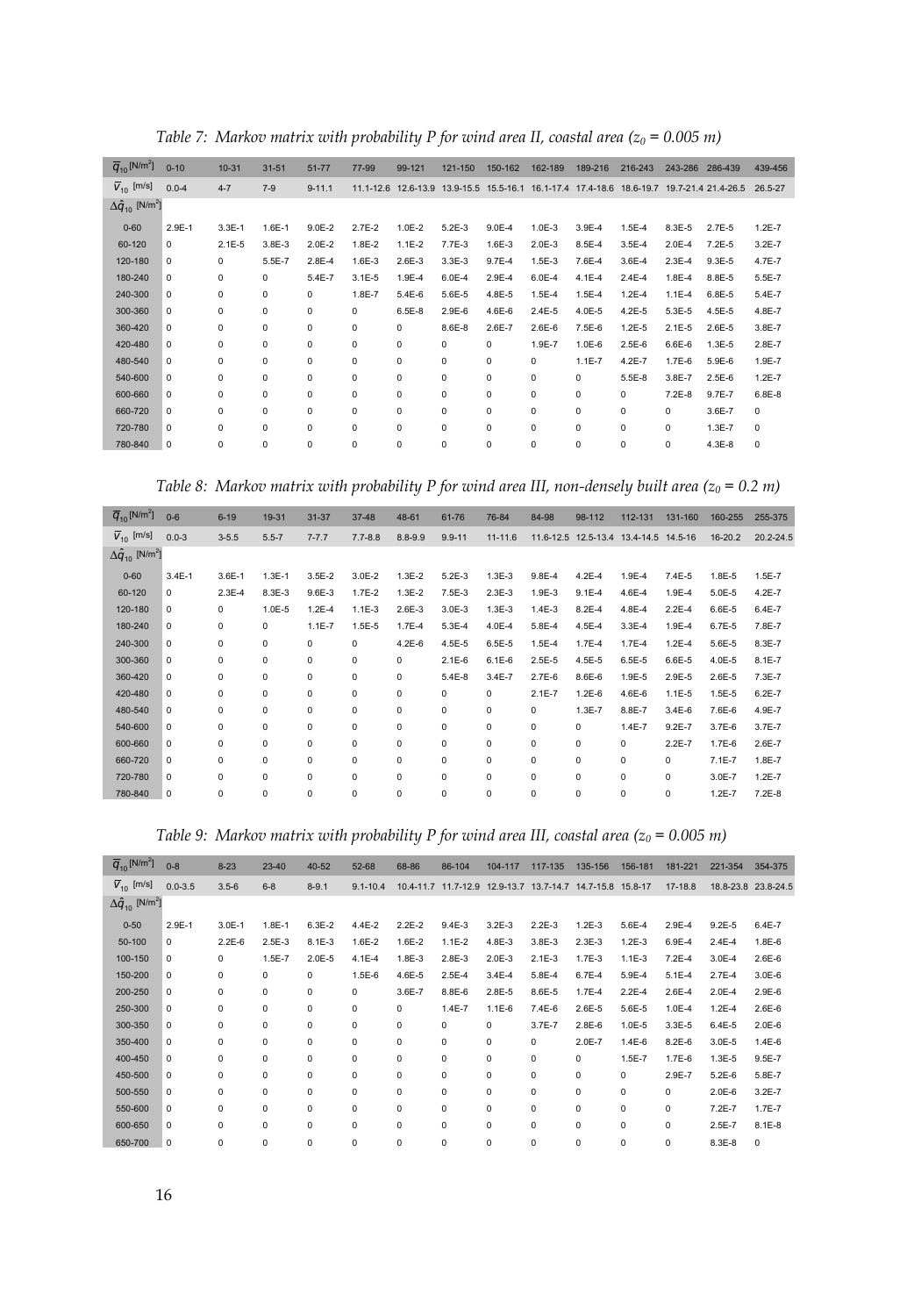# **5 Application of the wind load model in fatigue damage calculations**

## *5.1 Concept of fatigue damage*

The fatigue strength is usually described by an S-N curve:

$$
N \Delta \hat{s}^m = K \tag{30}
$$

where *N* is the number of cycles at failure as determined in fatigue tests, and *m* and *K* are parameters depending on the type of structural detail. Values for *m* and *K* are provided in standards such as ISO 6336-3, and are based on tests. In general, *m* and *K* depend on the mean stress *s* and on the stress fluctuation Δ*s*ˆ .

In case of a constant amplitude load, the fatigue damage *D* is defined as the ratio between the number of cycles occurring during the life, *n*, and the number of cycles to failure, *N*. Thus,  $D = 0$  indicates that there is no fatigue damage and  $D = 1$  indicates failure. In case of a variable amplitude load, consisting of *k* different stress ranges and corresponding no. of cycles, the fatigue damage is usually expressed by the Palmgren-Miner linear damage hypothesis according to Palmgren (1924) and Miner (1945):

$$
D = \sum_{i=1}^{k} \frac{n_i}{N_i} \tag{31}
$$

where

 $n_i$  = number of cycles during the life with mean stress  $\overline{s_i}$  and stress fluctuation  $\Delta \hat{s}_i$ .  $N_i$  = number of cycles to failure for mean stress  $\overline{s_i}$  and stress fluctuation  $\Delta \hat{s}_i$ , determined with Eq. (30).

#### *5.2 Elaboration for a non-rotating part of the bridge opening mechanism*

This section gives an example of the fatigue damage calculation for fixed parts of the bridge opening mechanism. An example of such a part is a hydraulic cylinder. The stress cycles induced by wind loading during one opening are schematically indicated in Figure 8. In high cycle fatigue, linear elastic material behaviour is to be assumed. Hence, a linear relationship exists between the stress due to wind,  $s_w$ , and the wind pressure,  $p$ :  $s = C<sup>\cdot</sup>p$ , where *C* is the ratio between the stress in the considered part and the wind pressure on the bridge. This parameter, which is calculated by the engineer, is different for each part of a bridge and usually depends on the opening angle. For each opening angle α and for each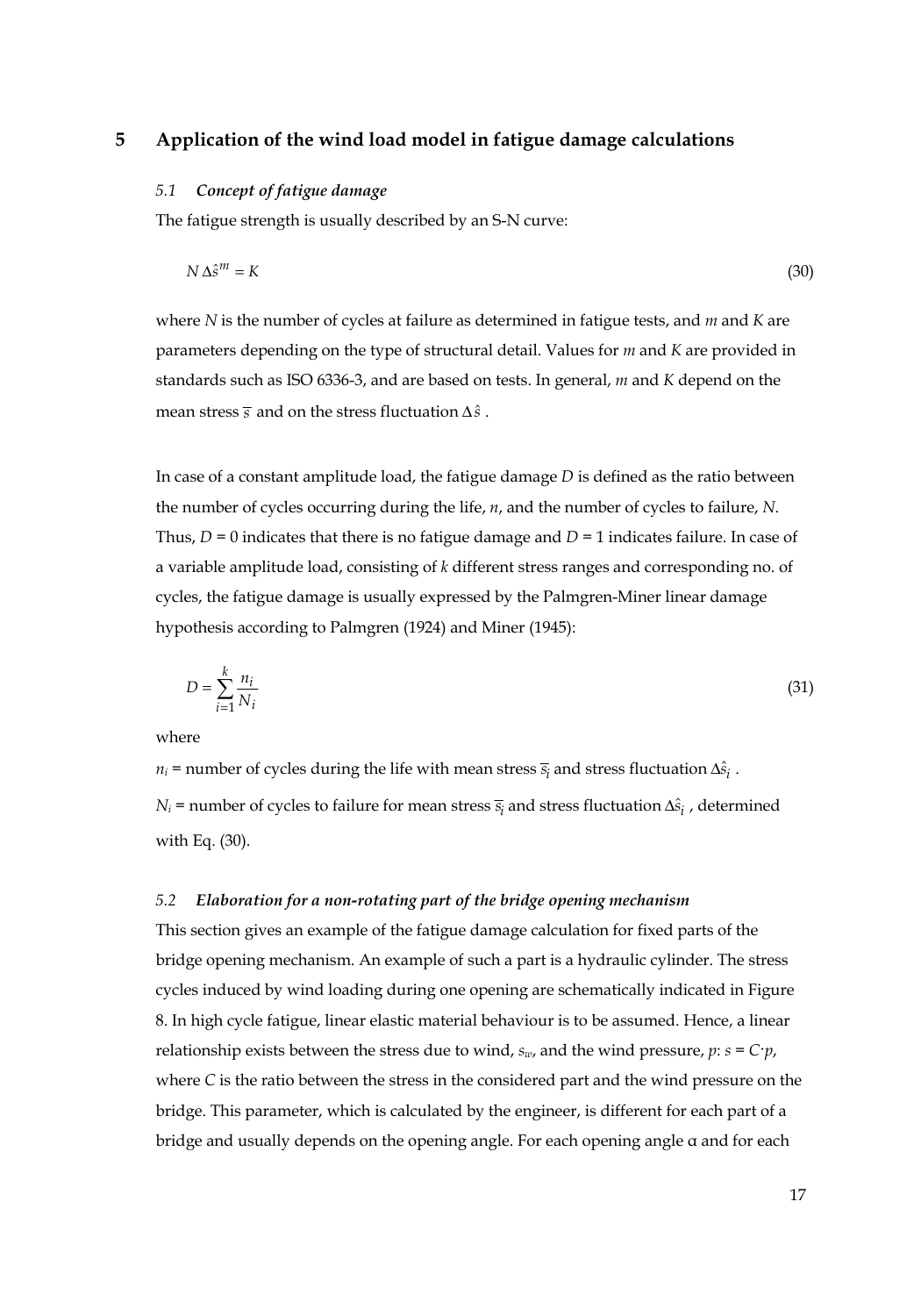

*Figure 8: Stress cycles induced by wind loading on a fixed part during one bridge opening* 

cell in the Markov Matrix, the stress range and the mean stress can now be determined using Eq. (28) and (29):

$$
\Delta \hat{s}_w(\alpha, \Delta \hat{q}_{10}) = |C(\alpha) \Delta \hat{q}_{10} z_{cor}(\alpha) c_{\dim} c_t(\alpha) \phi_w|
$$
\n(32)

$$
\overline{s}_w(\alpha, \overline{q}_{10}) = C(\alpha) \overline{q}_{10} z_{cor}^2(\alpha) c_{\dim} c_t(\alpha) \phi_w
$$
\n(33)

If the structural part is also loaded by the self-weight of the bridge deck, *s*weight, the average stress value is equal to:

$$
\overline{s}(\alpha, \overline{q}_{10}) = \overline{s}_{w}(\alpha, \overline{q}_{10}) + s_{weight}(\alpha)
$$
\n(34)

The values for  $\bar{q}_{10}$  and  $\Delta \hat{q}_{10}$  in Eq. (32) and (33) are indicated on the horizontal and vertical axes, respectively, of the Markov matrix. These values must be selected for each cell of the Markov matrix. The corresponding number of cycles for that cell is obtained by multiplying the probability in the cell with the total number of cycles of Eq. (27):

$$
n_w(\alpha, \overline{q}_{10}, \Delta \hat{q}_{10}) = P(\overline{q}_{10}, \Delta \hat{q}_{10}) n_{op} T(\alpha) f_c
$$
\n(35)

Where  $P(\bar{q}_{10}, \Delta \hat{q}_{10})$  is the probability indicated in the cell of the Markov matrix,  $f_c$  is the central frequency taken as 0.4 Hz, *nop* is the total number of openings during the life of the bridge and *T* is the time at opening angle  $α$ .

The fatigue damage is determined for each cell of the Markov matrix using Eq. (30) - (32), (34) and (35):

$$
D_w(\alpha, \overline{q}_{10}, \Delta \hat{q}_{10}) = \frac{n_w(\alpha, \overline{q}_{10}, \Delta \hat{q}_{10}) [\Delta \hat{s}_w(\alpha, \Delta \hat{q}_{10})]^m}{K}
$$
(36)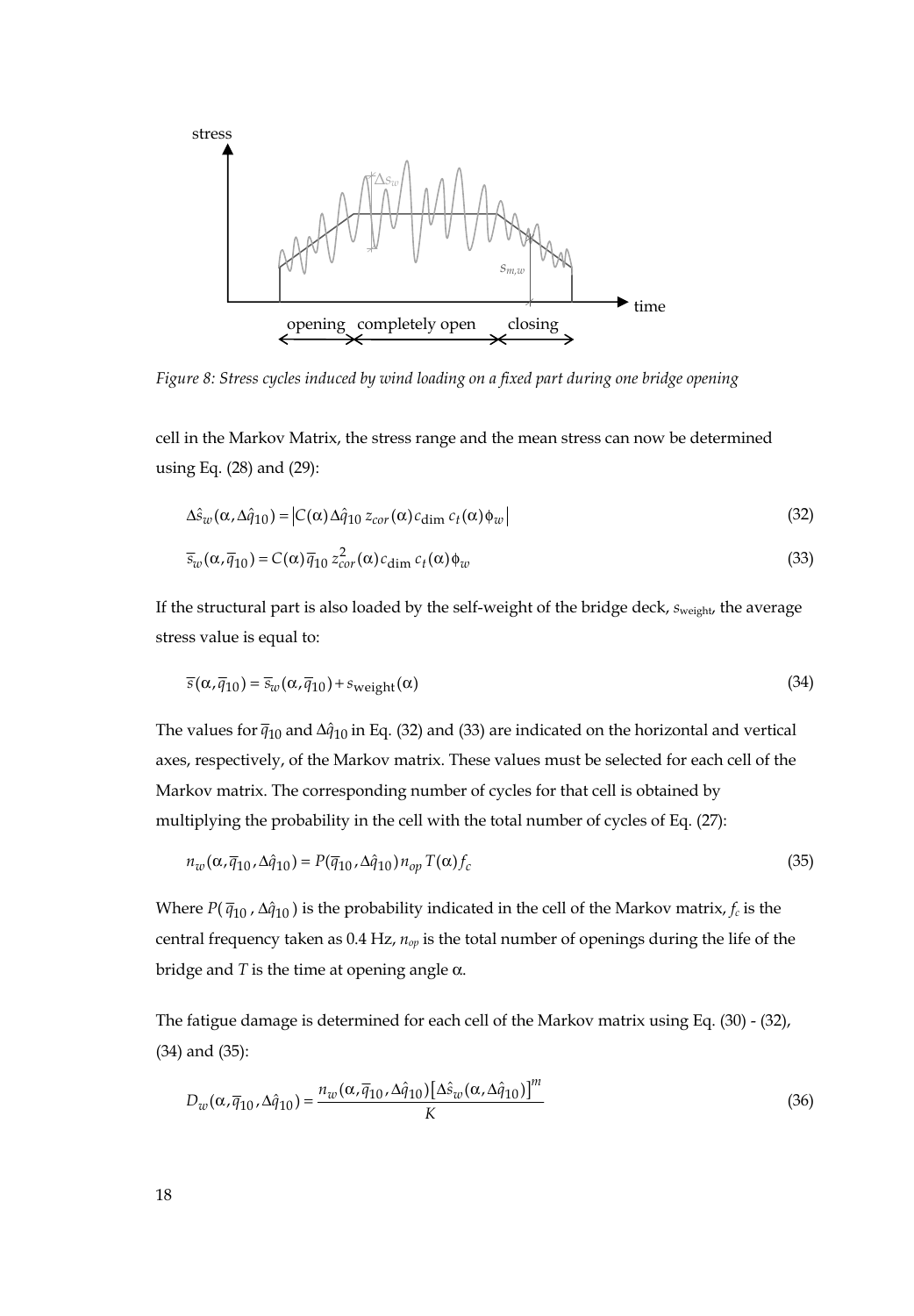Because *m* and *K* depend on  $\overline{s}_w$  and  $\Delta \hat{s}_w$  , *m* and *K* are different for each cell of the Markov matrix.

Using the Palmgren-Miner linear damage hypothesis, the total fatigue damage due to wind actions, *Dw,tot*, is equal to the sum of the damages determined for each cell of the Markov matrix:

$$
D_{w, \text{tot}} = \sum D_w (\alpha, \overline{q}_{10}, \Delta \hat{q}_{10}) \tag{37}
$$

The value of *Dw,tot* should be smaller than unity. As a conservative approach, the calculation can be carried out twice, for wind acting in the two opposite directions in Figure 7, and *Dw,tot* should be smaller than unity for both cases.

The calculation provided here considers wind action only. However, other types of loading act simultaneously. This is schematically indicated in Figure 9, where  $s_T$  is the stress due to restrained thermal expansion and *s*<sub>pre</sub> is the pre-stress. A rainflow analysis of this stress process results in:

- The stress cycles for the wind fluctuations Δ*s<sub>w*</sub>, described by Eq. (32) to (35);
- The maximum stress cycle  $\Delta s_1$ , with one cycle per opening;
- The one-but-maximum stress cycles  $\Delta s_2$ , with two half cycles per opening.



*Figure 9: Stress cycles in a fixed part during one bridge opening*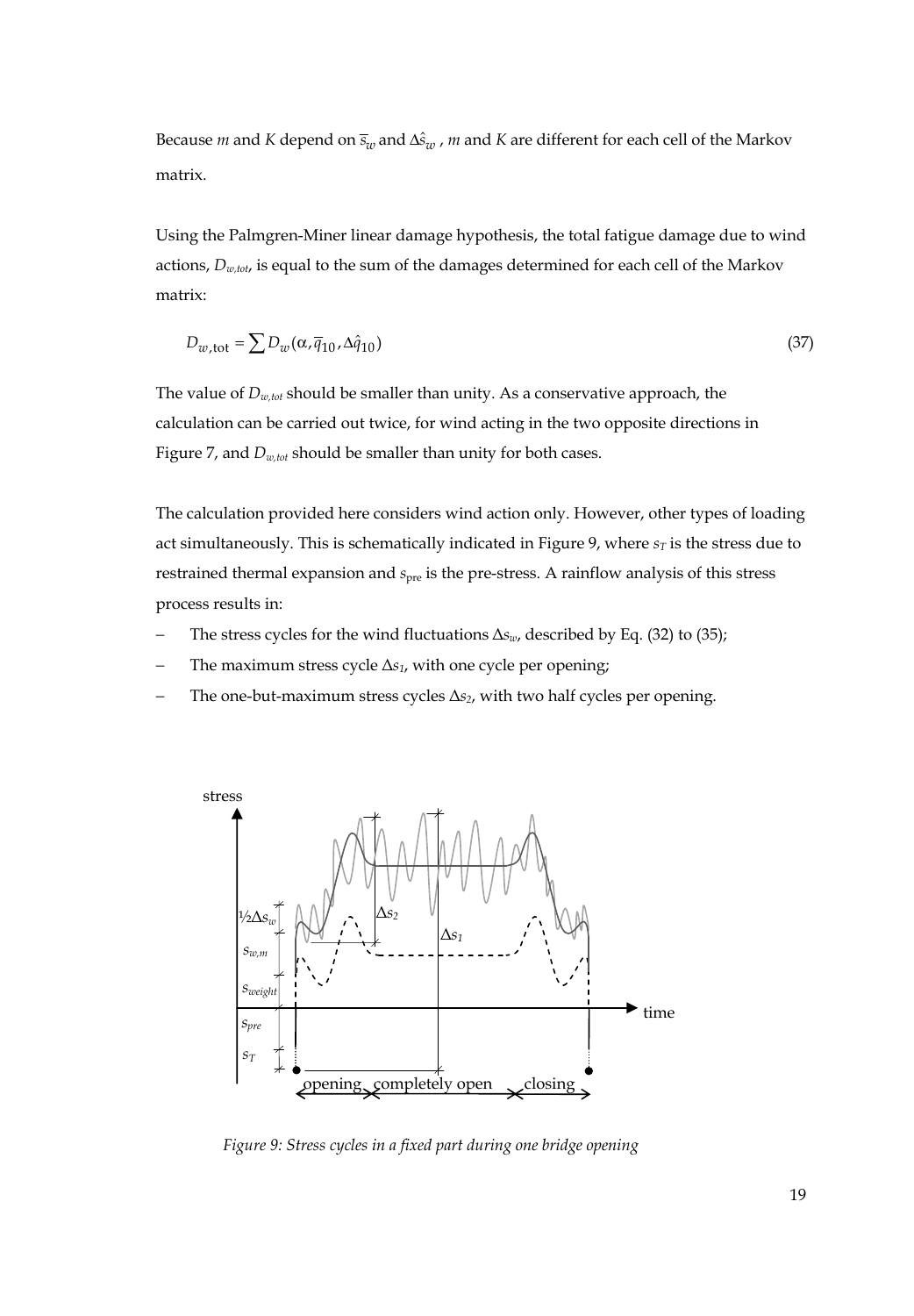Although the frequency of stress cycles  $\Delta s_1$  and  $\Delta s_2$  is much lower than that of  $\Delta s_w$  the contribution of  $\Delta s_1$  and  $\Delta s_2$  to the fatigue damage can be significant for structural parts with an S-N curve having a large value of *m* (Eq. 30). The maximum wind fluctuation during an opening is relevant for Δ*s1* and Δ*s2*. It is possible to derive Markov matrices for the maximum wind fluctuations during openings. However, this complicates the calculation for the engineer in practice. For this reason we use an approximate value for the contribution of the wind to  $\Delta s_1$  and  $\Delta s_2$ :

$$
s_{w,\max}(\alpha, q_{m,10}) = \overline{s}_w(\alpha, q_{m,10}) + \overline{s}_w(\alpha, q_{m,10}) \frac{7}{\ln \frac{z(\alpha)}{z_0}}
$$
(38)

The last part of Eq. (38) represents the expectation of the maximum wind fluctuation, and is in agreement with the wind load for the static design check in EN 1991-1-4. The value of  $\bar{s}_m$  ( $\alpha$ ,  $q_{m,10}$ ) can be determined with Eq. (33). The contribution of the wind load according to Eq. (38) should be added to the other stress components indicated in Figure 9, and should be evaluated for all opening angles α. The maximum total stress range of all opening angles should be selected for Δ*s1* and Δ*s2*.

# *5.3 Elaboration for a rotating part of the bridge opening mechanism*

This section gives an example of the fatigue damage calculation for rotating parts of the bridge opening mechanism. The stress cycles may either be jump stress cycles, or fully reversed stress cycles. Examples of such parts are gear teeth or axles, respectively. The stress cycles induced by wind loading during one opening for a gear tooth are schematically indicated in Figure 10. For simplicity, in this figure it is assumed that the gear tooth is loaded by wind load only. During opening and closing, the gear is rotating while it is fixed during complete opening. Depending on the position of the considered



*Figure 10: Stress cycles induced by wind loading on a rotating part during one bridge opening*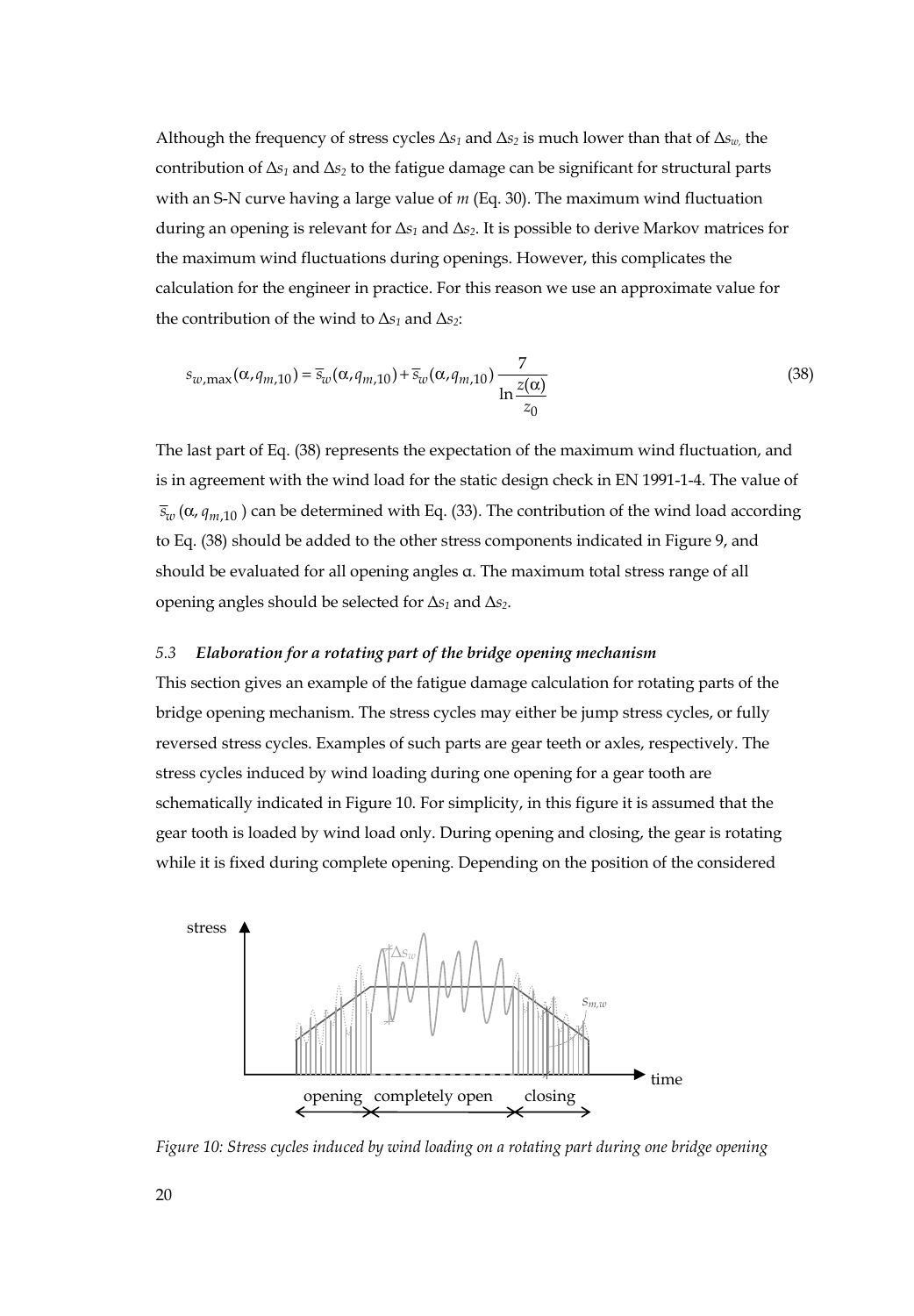tooth, it may or may not be loaded during complete opening. We assume that the rotating frequency of the gear, *fω*, is larger than the central frequency of the wind spectrum, *fc*.

The stress cycles during complete opening are identical to those for a fixed part, Eq. (32)- (35). The stress cycles during opening and closing are approximated with:

- 25 % stress cycles coinciding with the peaks of the wind fluctuations: Δ*sa*.
- 25 % stress cycles coinciding with the valleys of the wind fluctuations: Δ*sb*.
- 50 % stress cycles exactly in between the peaks and valleys: Δ*sc*.

For each opening angle  $\alpha$  and for each cell in the Markov matrix, the stress ranges are determined as:

$$
\Delta s_a(\alpha, q_{m,10}, \Delta q_{10}) = C(\alpha) q_{m,10} z_{cor}^2(\alpha) c_{\text{dim}} c_t(\alpha) \phi_w + \left| \frac{1}{2} C(\alpha) \Delta q_{10} z_{cor}(\alpha) c_{\text{dim}} c_t(\alpha) \phi_w \right| \tag{39}
$$

$$
\Delta s_b(\alpha, q_{m,10}, \Delta q_{10}) = C(\alpha) q_{m,10} z_{cor}^2(\alpha) c_{\text{dim}} c_t(\alpha) \phi_w - \left| \frac{1}{2} C(\alpha) \Delta q_{10} z_{cor}(\alpha) c_{\text{dim}} c_t(\alpha) \phi_w \right| \tag{40}
$$

$$
\Delta s_c(\alpha, q_{m,10}, \Delta q_{10}) = C(\alpha) q_{m,10} z_{cor}^2(\alpha) c_{\text{dim}} c_t(\alpha) \phi_w
$$
\n(41)

If the structural part is also loaded by the self-weight of the bridge deck, the corresponding stress *s*weight should be added to Eq. (39)-(41). The mean stress level per cycle is half the stress range. The numbers of cycles are:

$$
n_a(\alpha, q_{m,10}, \Delta q_{10}) = 0.25 P(q_{m,10}, \Delta q_{10}) n_{op} T(\alpha) f_{\omega}
$$
\n(42)

$$
n_b(\alpha, q_{m,10}, \Delta q_{10}) = 0.25 P(q_{m,10}, \Delta q_{10}) n_{op} T(\alpha) f_{\omega}
$$
\n(43)

$$
n_c(\alpha, q_{m,10}, \Delta q_{10}) = 0.50 P(q_{m,10}, \Delta q_{10}) n_{op} T(\alpha) f_{\omega}
$$
\n(44)

The same remarks and solution apply regarding the maximum stress range per opening, Δ*s1*.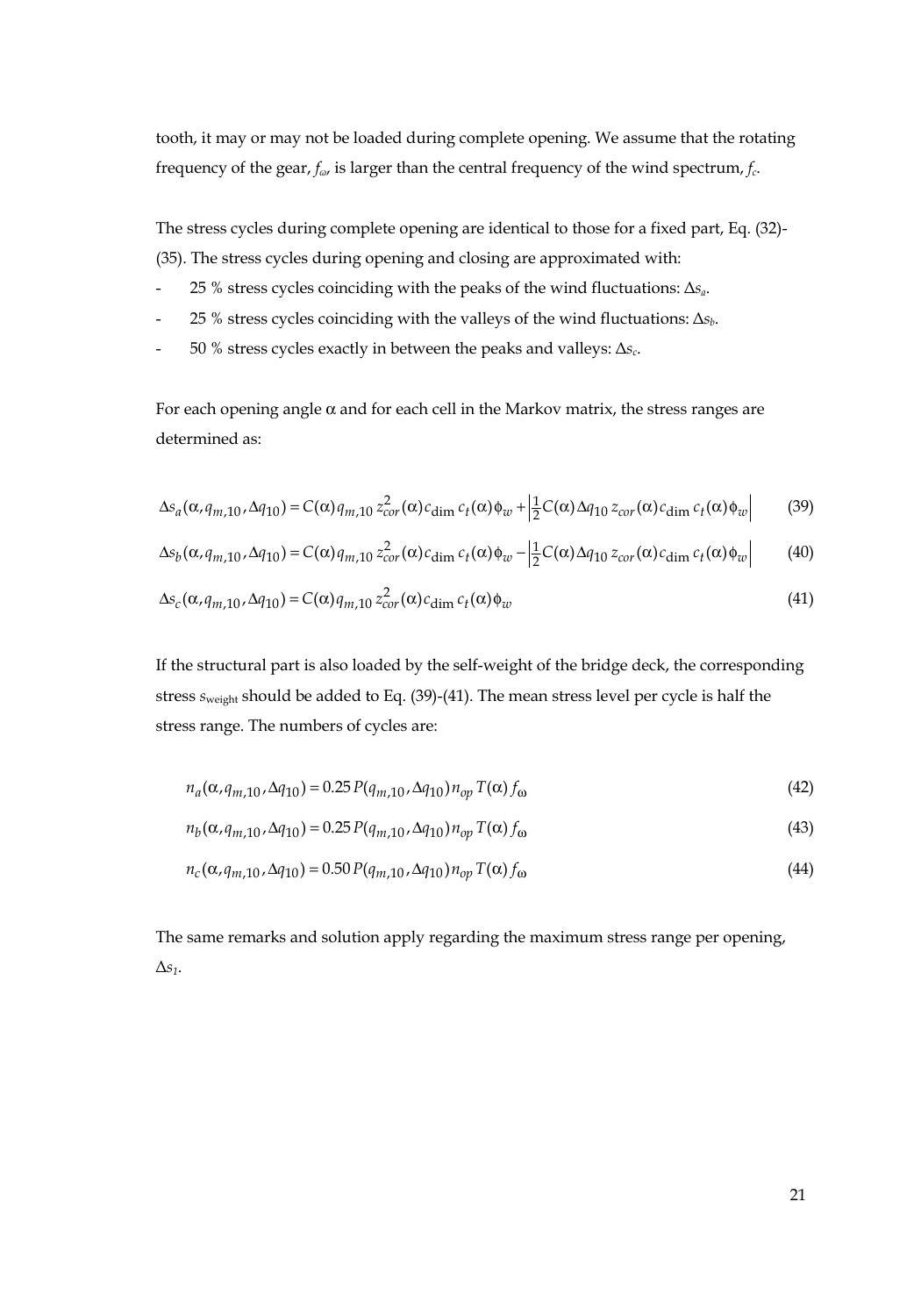## **6 Calculation examples**

#### *6.1 Example of a non-rotating part*

Consider a hydraulic cylinder in a bridge with a number of openings during the life of  $n_{op}$  = 500000 and a maximum height (at full opening)  $l = 20$  m and a width of  $b = 10$  m. The bridge is situated in wind area II, non-densely built, so that Table 6 applies*.* Each opening consists of 2 minutes during which the bridge is being opened, 3 minutes during which the bridge is completely open, and 2 minutes during which the bridge is closed. The stress due to self-weight is  $s_{weight}$  (α)= 15 N/mm<sup>2</sup>  $cos(α)$ . The value of parameter *C*, describing the relationship between wind pressure and stress, depends on the geometry of the structure. In the example, the ratio between the stress in the cylinder and the wind pressure on the bridge is taken as *C* = 1.8.105 [-] independently of the opening angle. The bridge is operated up to a maximum 10-minutes wind velocity at reference height of  $\overline{v}_{10,max}$  = 14 m/s. The design values of the ultimate tensile strength and the fatigue strength at 2. 106 cycles of the part under consideration is *ftd* = 519 N/mm2 and *ffat,re,d*= 37 N/mm2. The standard NEN 6786 provides the S-N curve according to Figure 11 (fully reversed stress condition). The S-N curve is described with Eq. (45) to (48) (for fully and for non-reversed stress conditions):



*Figure 11: S-N curve according to NEN 6786 for fully reversed stress condition (* $\bar{s} = 0$ ) on the *basis of the stress peak,* σ*max*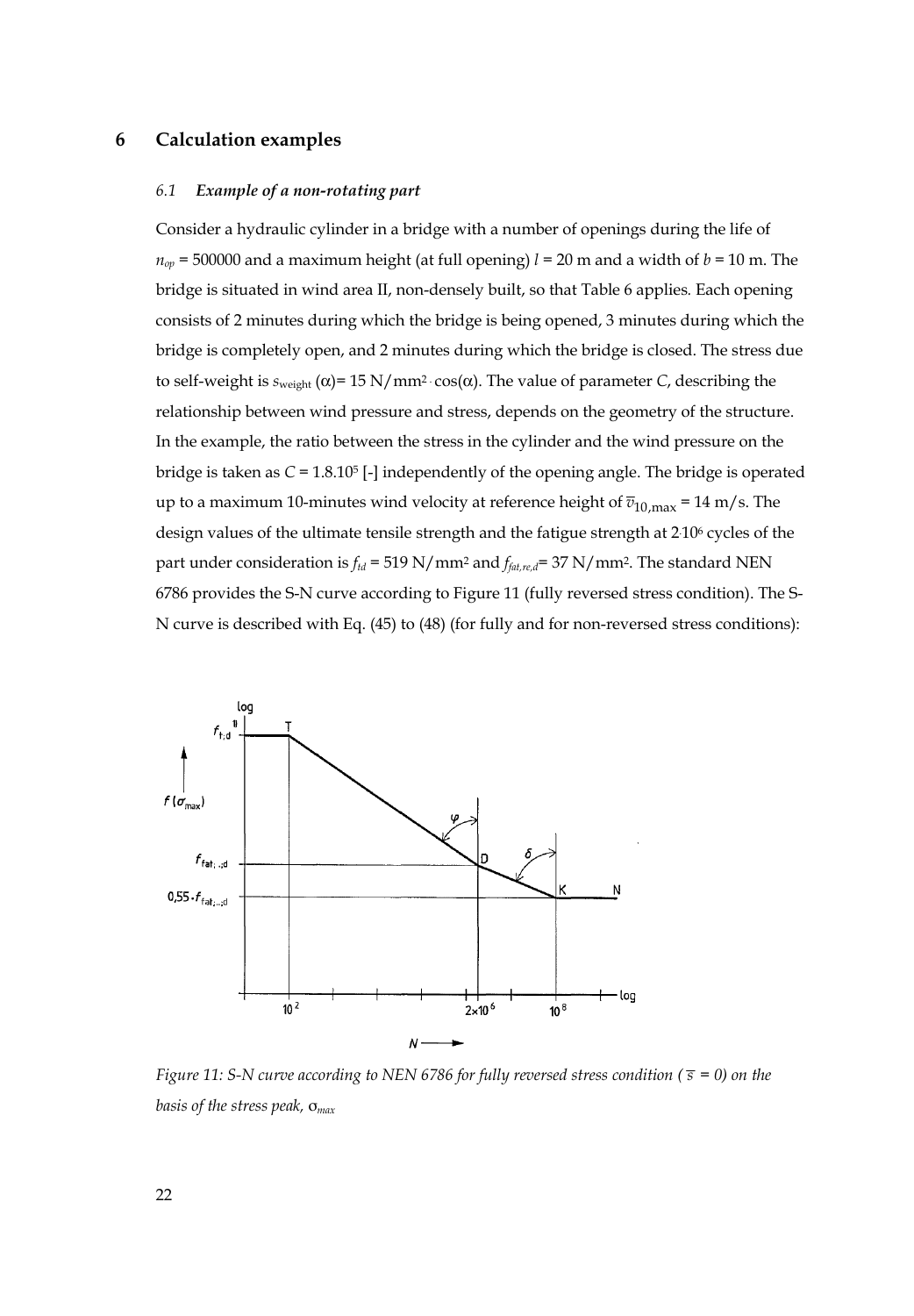$$
N\,\Delta\hat{s}^m = K\tag{45}
$$

$$
m = \begin{cases} \frac{\log 2 \cdot 10^6 - \log 10^2}{\log f_{td} - \log f_{fit,ref}} & \text{for } \Delta \hat{s} > 2f_{fat,ref} (1 - \frac{|\bar{s}|}{f_{td}}) \\ \frac{\log 2 \cdot 10^6 - \log 10^2}{\log f_{td} - \log f_{fit,ref}} + 2 & \text{for } \Delta \hat{s} \le 2f_{fat,ref} (1 - \frac{|\bar{s}|}{f_{td}}) \end{cases}
$$
(46)

$$
K = \begin{cases} 0 & \text{if } \Delta \hat{s} > 2f_{td}(1 - \frac{|\overline{s}|}{f_{td}}) \\ K_1 & \text{if } 0.55 \times 2f_{fat, re, d}(1 - \frac{|\overline{s}|}{f_{td}}) < \Delta \hat{s} \le 2f_{td}(1 - \frac{|\overline{s}|}{f_{td}}) \\ \infty & \text{if } \Delta \hat{s} < 0.55 \times 2f_{fat, re, d}(1 - \frac{|\overline{s}|}{f_{td}}) \end{cases} \tag{47}
$$

$$
K_1 = 2 \cdot 10^6 \left( 2 f_{fat, re, d} (1 - \frac{|\overline{s}|}{f_{td}}) \right)^{m_d}
$$
 (48)

For each opening angle α and for each cell in the Markov Matrix of Table 6, the stress range, the mean stress and the number of cycles are determined with Eq. (4) and (32) to (35) and with the parameters in Table 1 ( $z_0$  = 0.2 m,  $z_{min}$  = 4 m). As an example, for the boxed cell in Table 6 with 117 N/m<sup>2</sup>  $\leq \bar{q}_{10}$  < 123 N/m<sup>2</sup> and 490 N/m<sup>2</sup>  $\leq \Delta \hat{q}_{10}$  < 560 N/m<sup>2</sup>, and for an opening angle  $\alpha$  = 90 °:

$$
z_{cor} = \frac{\ln \frac{l \cos \alpha}{z_0}}{\ln \frac{10 \text{ m}}{z_0}} = \frac{\ln \frac{20 \text{ m}}{0.2 \text{ m}}}{\ln \frac{10 \text{ m}}{0.2 \text{ m}}} = 1.18
$$
(49)

$$
\Delta \hat{s}_w = |C \Delta \hat{q}_{10} z_{cor} c_{\dim} c_t \phi_w|
$$
  
= 1.8 \cdot 10<sup>5</sup> × 560 N/m<sup>2</sup> × 1.18 × 0.95 × 1.3 × 1.15 = 168 N/mm<sup>2</sup> (50)

$$
\overline{s}_w = C \overline{q}_{10} z_{cor}^2 c_{\text{dim}} c_t \phi_w
$$
  
= 1.8 \cdot 10<sup>5</sup> × 123 N/m<sup>2</sup> × 1.18<sup>2</sup> × 0.95 × 1.3 × 1.15 = 43 N/mm<sup>2</sup> (51)

$$
\overline{s} = \overline{s}_w + s_{\text{weight}} = 43 \text{ N}/\text{mm}^2 + 15 \text{ N}/\text{mm}^2 \cos 90^\circ = 43 \text{ N}/\text{mm}^2 \tag{52}
$$

$$
n_w = P(\overline{q}_{10}, \Delta \hat{q}_{10}) n_{op} T f_c = 2.8 \cdot 10^{-7} \times 500000 \times 180 \text{ s} \times 0.4 \text{ Hz} = 10
$$
\n(53)

For this combination of  $\Delta \hat{s}_w$  and  $\bar{s}_w$ , the parameters  $m$  and  $K$  of the S-N curve are equal to  $(Eq. (45)-(48))$ :  $m = 3.75$  and  $K = 1.5 \cdot 10^{13}$  [N/mm<sup>2</sup>]<sup>*m*</sup>. The contribution to the fatigue damage is calculated using Eq. (36):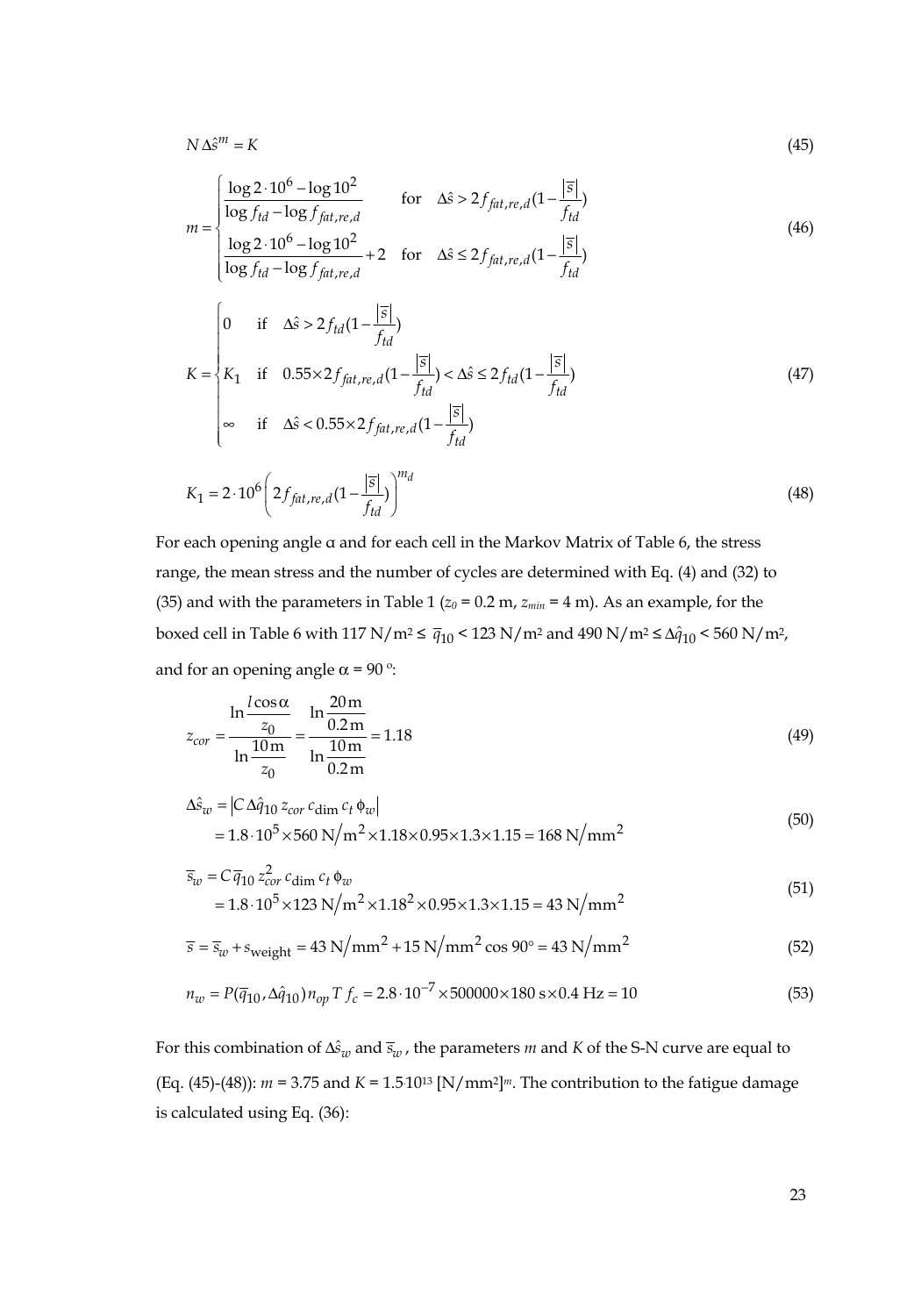$$
D_w = \frac{n_w \Delta s_w^m}{K} = \frac{10(168 \text{ N/mm}^2)^{3.75}}{1.5 \cdot 10^{13} \text{ N}^{3.75} / \text{mm}^{7.5}} = 1.4 \cdot 10^{-4}
$$
\n(54)

This value represents the contribution to the fatigue damage of the considered combination 117 N/m<sup>2</sup>  $\leq \bar{q}_{10}$  < 123 N/m<sup>2</sup> and 490 N/m<sup>2</sup>  $\leq \Delta \hat{q}_{10}$  < 560 N/m<sup>2</sup> and for the fully opened condition of the bridge. The procedure has to be repeated for each cell of the Markov matrix, and for each opening angle  $\alpha$ . The fatigue damage of the wind fluctuations due to all combinations of  $\bar{q}_{10}$ ,  $\Delta \hat{q}_{10}$  and  $\alpha$  is obtained by the summation of the damage for each individual cell of the Markov matrix and for each opening angle α (Eq. 37). The fatigue damage of the wind fluctuations is equal to  $D_{w,tot}$  = 0.58.

Next step is the evaluation of stress cycles Δ*s1* and Δ*s2*. The contribution of the wind load to these stress cycles is determined with Eq. (38). The corresponding number of cycles is equal to the number of openings during the life of the bridge. The contribution to the fatigue damage of cyles  $\Delta s_1$  and  $\Delta s_2$  can be determined with a similar procedure as described above, leading to:  $D_{\Delta 1}$  = 0.13 and  $D_{\Delta 2}$  = 0.01, respectively. Thus, the total fatigue damage in the part considered is equal to:  $D_{tot}$  =  $0.58 + 0.13 + 0.01 = 0.72$ . This is smaller than 1.0. Provided that the cylinder is not subjected to other fluctuating loads, such as traffic loads, the cylinder satisfies the requirements with respect to fatigue.

Eq. (1) represents the fatigue check in NEN 6786. The elaboration of that check is not provided here, only the result is provided: the fatigue unity check is equal to 1.0. Hence the cylinder also satisfies this fatigue check, but in this calculation there is no reserve.

The same calculation as provided above has been carried out for a variety of cases, with different values for the variables  $n_{op}$ ,  $\overline{v}_{10, max}$ , *l*, *s*<sub>weight</sub> and *s<sub>pre*</sub>, and for different S-N curves characterised by *ft* and *ffat,re*. In all cases considered, an opening consists of 2 minutes during which the bridge is being opened, 3 minutes during which the bridge is completely open, and 2 minutes during which the bridge is closed. For each case, the fatigue checks according to the procedure in NEN 6786 and according to the procedure in this paper have been determined for different values of the ratio between the stress and the wind pressure, *C*. Following, the value of *C* is selected that results in the fatigue unity check of NEN 6786 being equal to 1.0, and the value of *C* is selected that results in the fatigue damage of the procedure in this paper being equal to 1.0. The ratio between these two values of *C* is determined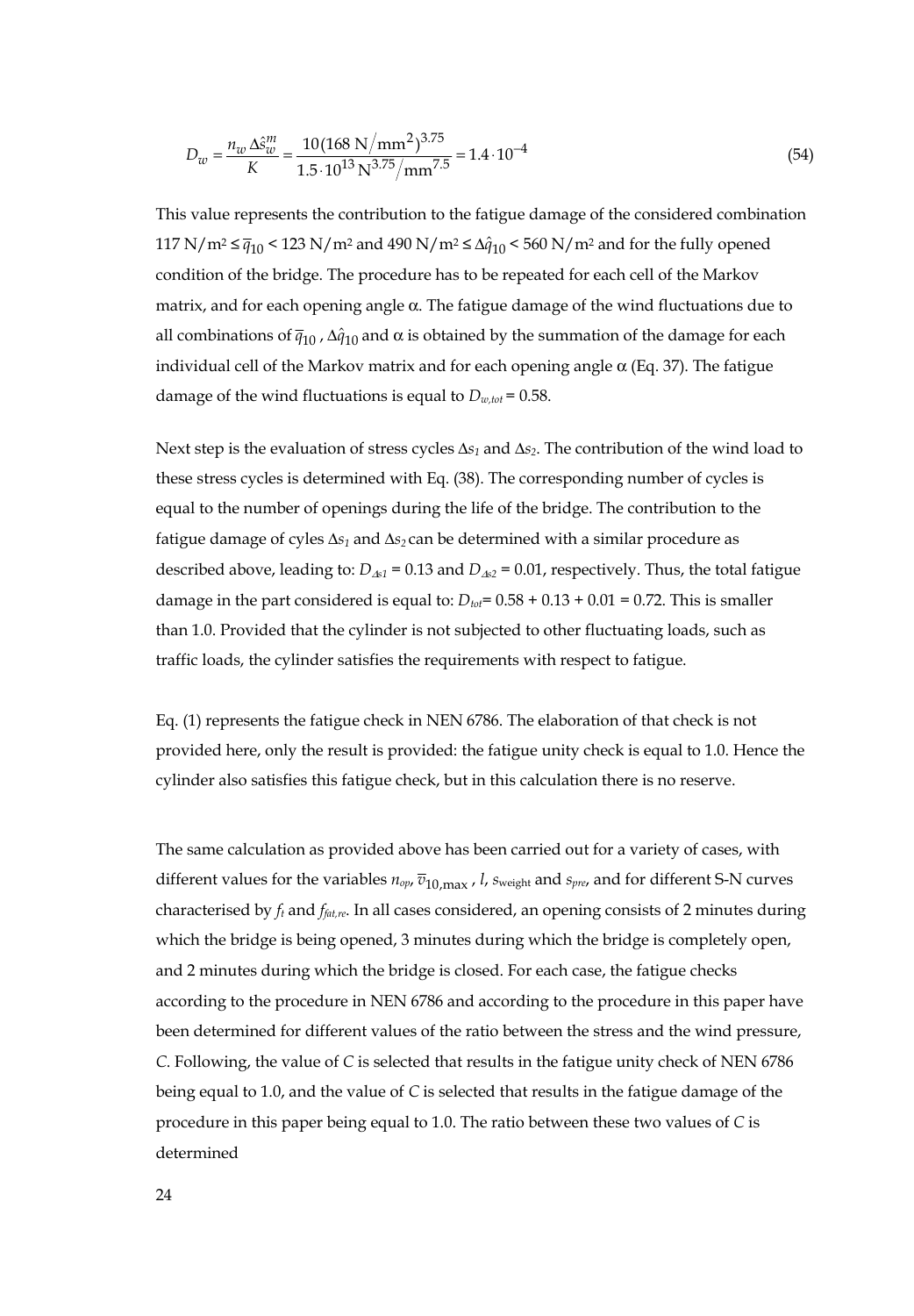$$
\chi = \frac{C \text{ for which } u.c.\text{NEN6786} = 1}{C \text{ for which } D_{\text{method in this paper}} = 1}
$$
\n(55)

Hence, the ratio  $\chi$  provides the difference between the two methods, expressed as stress ratio. The results of these calculations are provided in Table 10.

| $n_{op}$ [-]                                             | 5.10 <sup>5</sup> | $5.10^{5}$ | $5.10^{5}$ | $5.10^{5}$ | $5.10^{5}$ | 5.10 <sup>5</sup> | $5.10^{5}$ | 1.10 <sup>4</sup> |
|----------------------------------------------------------|-------------------|------------|------------|------------|------------|-------------------|------------|-------------------|
| $v_{10, max}$ [m/s] $\mid$                               | 14                | 14         | 14         | 14         | 14         | 22.5              | 10.7       | 14                |
| / [m]                                                    | 20                | 80         | 20         | 20         | 20         | 20                | 20         | 20                |
| $s$ <sub>weight</sub> [MPa]                              | 15                | 15         | 0          | 50         | 15         | 15                | 15         | 15                |
| s <sub>pre</sub> [MPa]                                   | $-40$             | $-40$      | $-40$      | $-40$      | 0          | $-40$             | -40        | $-40$             |
| $= 50$ [MPa]<br>$f_{i} = 490$ [MPa] $f_{lat, re} =$      | 0.82              | 0.80       | 0.91       | *\         | 0.98       | 0.58              | 1.20       | 0.57              |
| $f_t = 900$ [MPa] $f_{\text{fat,re}}$ .<br>$= 100$ [MPa] | 1.03              | 0.98       | 1.03       | 0.93       | 1.03       | 0.46              | $*$        | 0.82              |
| $f_t$ = 700 [MPa] $f_{\text{fat,re}}$<br>= 50 [MPa]      | 0.78              | 0.74       | 0.85       | $*$        | 0.94       | 0.55              | 1.09       | 0.41              |

*Table 10: Ratio* χ *for non-rotating parts*

\*) factor could not be determined because static strength is decisive for the design

For the cases with  $n_{op} = 5.10^5$  and  $\overline{v}_{10,max} = 14$  m/s, the ratio  $\chi$  varies between 0.74 and 1.03, indicating that the method in this paper allows in general for an approximately equal or larger value of *C* – i.e. approximately equal or larger stress cycles – than the method in NEN 6786. The differences between the methods are larger in cases with a high value of  $\bar{v}_{10,max}$  = 22.5 m/s or a low value of  $\bar{v}_{10,max}$  = 10.7 m/s. This is due to the fact that the load for the fatigue check in NEN 6786 is directly related to the ultimate limit state load via Eq. (1), and this ultimate limit state load is directly related to  $\overline{v}_{10,\text{max}}$ , but the number of occurrences of the maximum wind velocity  $\overline{v}_{10,max}$  is not considered in the fatigue check in NEN 6786. In reality, however, the probability of occurrence of a high value of  $\overline{v}_{10}$  is smaller than that of a low value. In other words, the fatigue wind load spectrum is largely independent of  $\bar{v}_{10,max}$ . This aspect is not considered in the method in NEN 6786, but it is considered in the method in this paper.

Finally, the method in this paper allows for a larger value of *C* – i..e. larger stress cycles – for  $n_{op}$  = 1 $10$ <sup>4</sup>. This is due to the fact that the factor  $\psi_{\text{fat}}$  in Eq. (1) is derived for 5 $10^5$ openings, and the actual number of openings is not considered in the method in NEN 6786. This number of openings is considered in the method in this paper.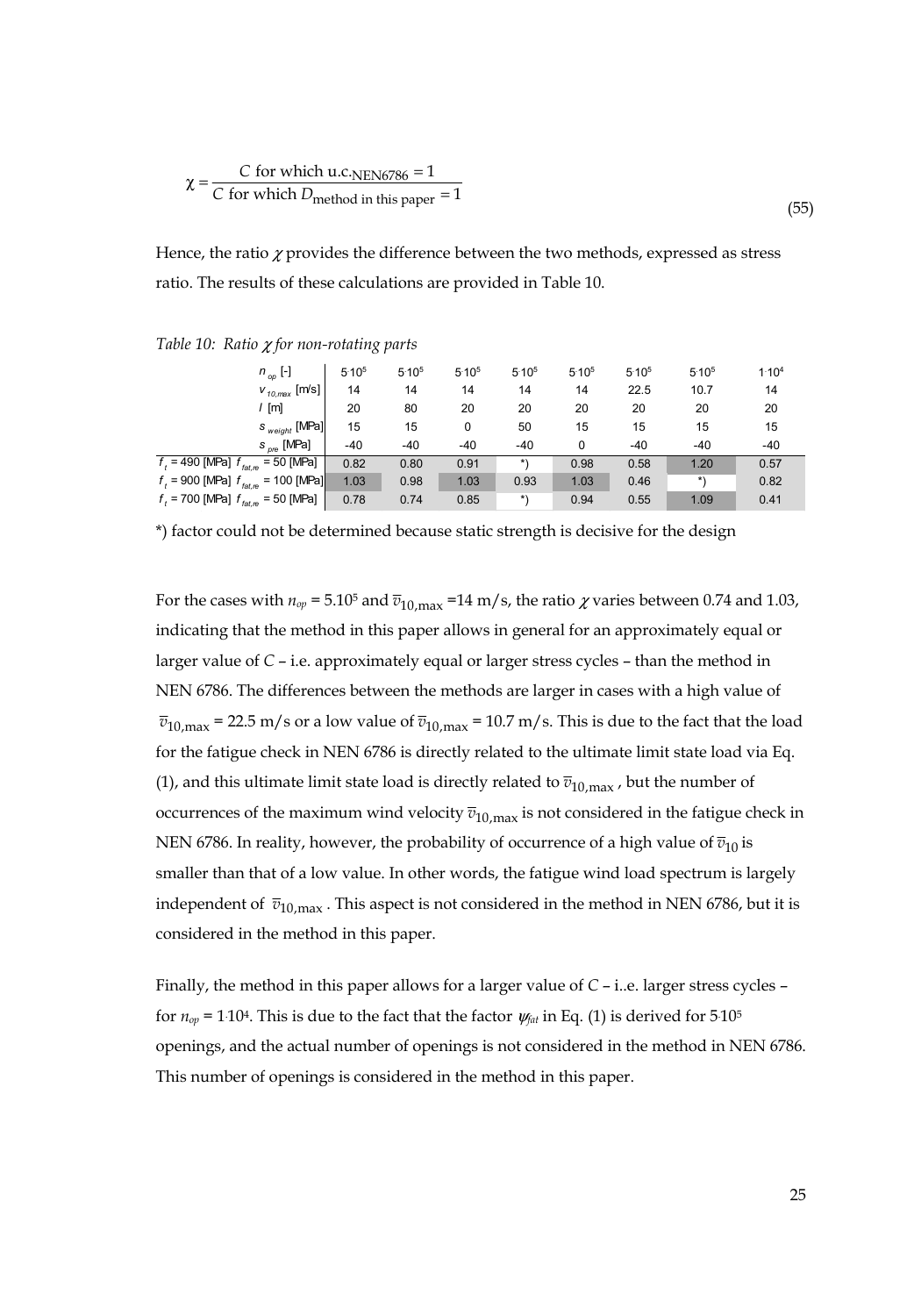#### *6.2 Example of a rotating part*

*Table 11: Ratio* χ *for rotating parts*

Similar to the example in Section 6.1, the fatigue damage can be determined for a rotating part. Consider the tooth of a gear. During full opening, the decisive tooth is fixed and continuously loaded and the stress cycles on the tooth are evaluated in the same way as for the non-rotating part in Section 6.1. When the bridge is being opened or closed, the fatigue damage is evaluated with Eq. (39) to (44), which again have to be evaluated for each cell of the Markov matrix and for each opening angle. Table 11 gives the ratio  $\chi$  according to Eq. (55) for a number of cases with rotating parts.

|                     | $n_{op}$ [-]                                    | 5.10 <sup>5</sup> | 5.10 <sup>5</sup> | 5.10 <sup>5</sup> | 5.10 <sup>5</sup> | 5.10 <sup>5</sup> | 5.10 <sup>5</sup> | 5.10 <sup>5</sup> | 5.10 <sup>5</sup> | 5.10 <sup>5</sup> | 1.10 <sup>4</sup> |
|---------------------|-------------------------------------------------|-------------------|-------------------|-------------------|-------------------|-------------------|-------------------|-------------------|-------------------|-------------------|-------------------|
|                     | $v_{10,max}$ [m/s]                              | 14                | 14                | 14                | 14                | 14                | 14                | 14                | 22.5              | 10.7              | 14                |
|                     | ' [m]                                           | 20                | 80                | 20                | 20                | 20                | 20                | 20                | 20                | 20                | 20                |
|                     | $s_{weight}$ [MPa]                              | 15                | 15                | 0                 | 15                | 15                | 15                | 15                | 15                | 15                | 15                |
|                     | $s_{\text{pre}}$ [MPa]                          | $-40$             | $-40$             | $-40$             |                   | 0                 | $-40$             | $-40$             | $-40$             | -40               | $-40$             |
|                     | $f_{\omega}$ [Hz]                               | 15                | 15                | 15                | 15                | 15                | 4.99              | 100               | 15                | 15                | 15                |
| $fr = 490$ [MPa]    | $= 100$ [MPa]<br>fat.re                         | 0.97              | 0.97              | 0.99              | 0.97              | 0.97              | 1.09              | 0.81              | 0.46              | 1.62              | 0.97              |
| $f_{1}$ = 900 [MPa] | $= 100$ [MPa]<br>$t_{\mathit{fat},\mathit{re}}$ | 0.77              | 0.79              | 0.83              | 0.77              | 0.77              | 0.78              | 0.75              | 0.40              | 1.05              | 0.53              |

The results for rotating parts in Table 11 are similar to those for non-rotating parts in Table 10: The differences between the methods are relatively small for the cases with  $n_{op} = 5.10^5$ and  $\bar{v}_{10,max}$  = 14 m/s. Large differences are determined for the cases with a high or low value for  $\overline{v}_{10,max}$  and for a small number of openings.

# **7 Conclusions and recommendations**

This paper presents a wind load model that can be used for fatigue design verifications of the operating mechanism of bascule bridges. The paper shows that it is possible to derive such a wind model with the basic principles behind EN 1991-1-4. The model consists of a Markov matrix with the probability of each combination of the mean wind load and wind fluctuation. By multiplying this probability with the total number of wind cycles during the life of the bridge, one obtains the fatigue load spectrum. The model requires more work and skills from the engineer than the current simple design check, but it is applicable to a wider range of bridges because it explicitly accounts for the number of openings, the average time of an opening and for the fact that the fatigue wind load spectrum is largely independent of  $\overline{v}_{10,max}$ . The new model will be applied in the standard NEN 6786 as an alternative for the simple design check.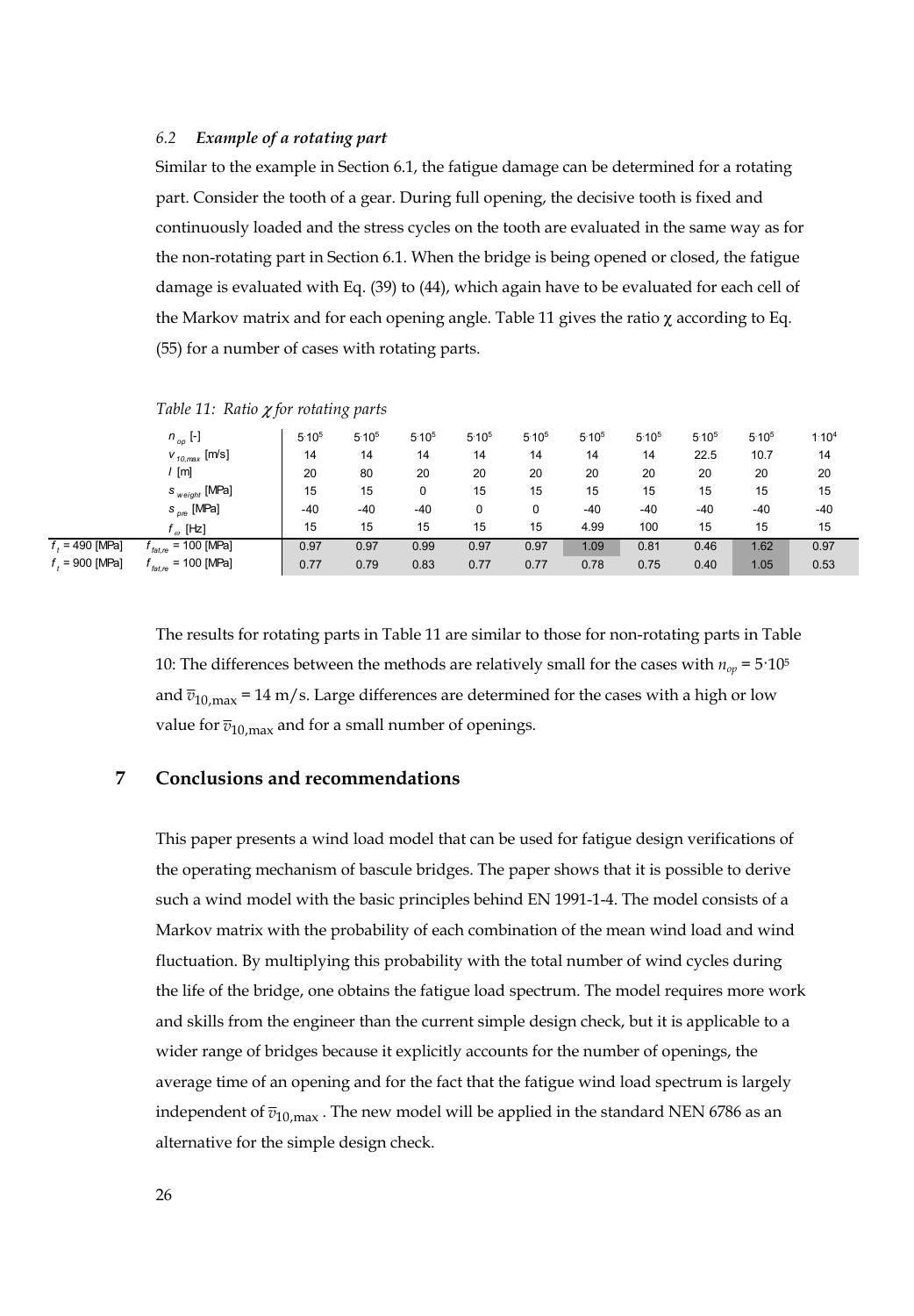Combination of the wind load model with other types of loads acting simultaneously on the bridge deck is considered in an approximate way. It is recommended to derive a more accurate method to account for the combinations of loads. In particular, effort is required to generate an accurate model for the load fluctuations generated by the dynamics of the system.

The model contains various conservatisms. In particular, the representation of the wind fluctuations with a narrow banded Gaussian process around  $f_c$ , the selection of the maximum wind shape factors for all wind directions, and the use of a fixed value for the central frequency, are conservative. It is recommended to quantify the effect of these conservatisms and to determine the value of the partial factor for the target reliability in a follow-up research.

# **References**

- EN 1991-1-4:2005 Eurocode 1: Actions on structures Part 1-4: General actions Wind actions
- NEN 6786:2001 Voorschriften voor het ontwerpen van beweegbare bruggen (rules for the design of rotating bridges. In Dutch) (VOBB)
- ISO 6336-3:2006 Calculation of load capacity of spur and helical gears Part 3: Calculation of tooth bending strength
- Holmes, J.D., *Wind Loading of Structures*, Taylor and Francis, 2001
- Miner, M. A., 1945, Cumulative Damage in Fatigue, *Journal of Applied Mechanics*, Vol. 12, pp. 159-164, 1945
- Palmgren, A.G., Die Lebensdauer von Kugellagern (Life Length of Roller Bearings. In German). *Zeitschrift des Vereines Deutscher Ingenieure* (VDI Zeitschrift), ISSN 0341-7258, Vol 68, No 14, pp. 339–341, 1924
- Van Staalduinen, P.C. Achtergronden van de windbelasting volgens concept NEN6702 (Background of wind loads according to the draft of NEN6702. In Dutch) , *TNO-IBBC* report B-89-452, Rijswijk, 1989
- Stroosma, D. *Dynamica van beweegbare bruggen, deel I: het aandrijfmechanisme* (Dynamics of rotating bridges, part I: rotating mechanism. In Dutch), RWS directie bruggen, 1980